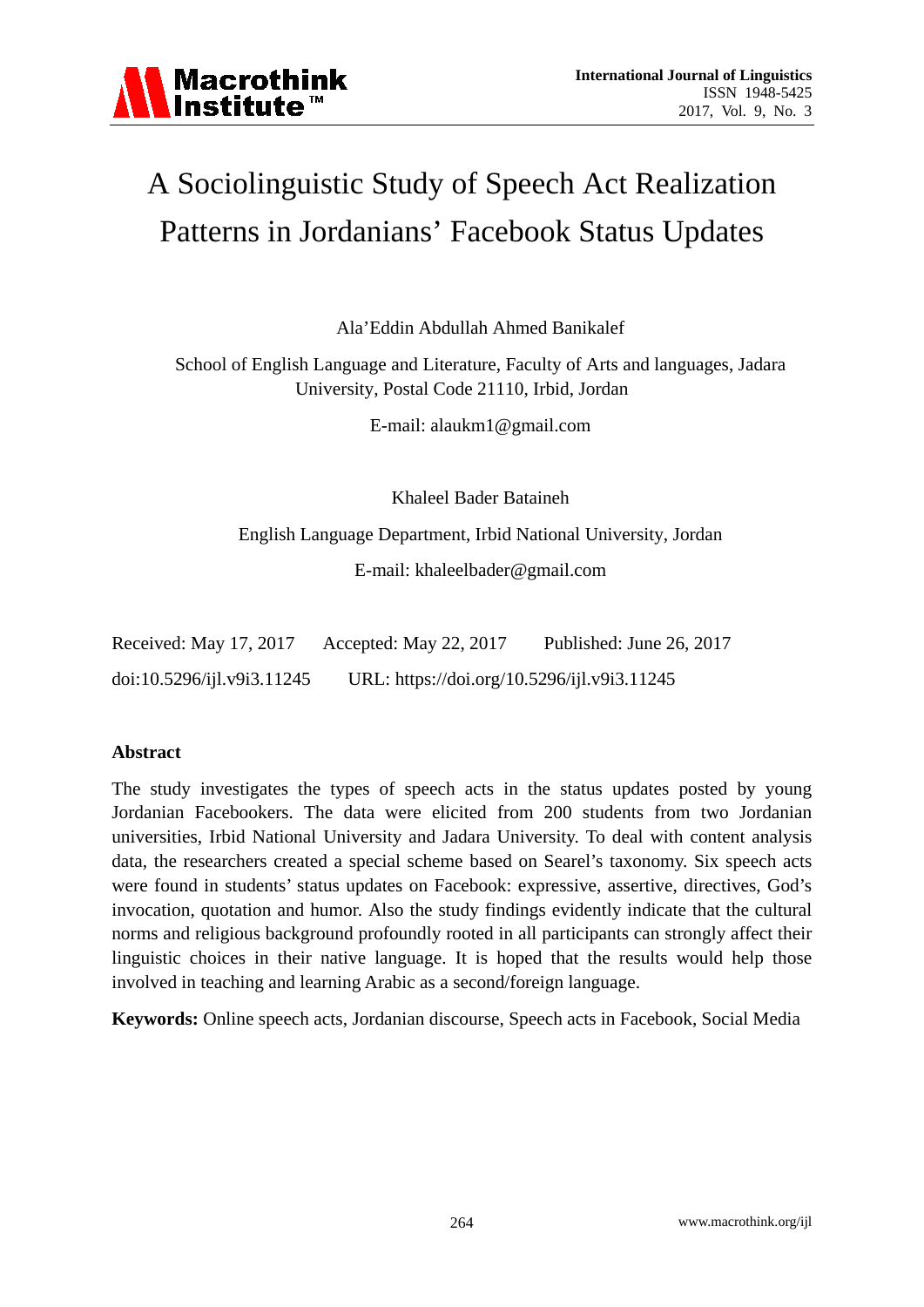

# **1. Introduction**

Social network sites (SNSs), such as Facebook, paved the way for scholars from different areas of social studies to take a considerable leap towards further progression in doing research on SNSs. In addition to features such as "profiles," "friends," "comments," and "private messaging," Facebook allows its users to update their status anytime. These statuses may reflect users' views and feelings, or allow them to share the activities they care about with each other every time (Tong, Van Der Heide, Langwell, & Walther, 2008; Das & Sahoo, 2011; Boyd & Ellison, 2007). These statuses consist of different types of speech acts that are mostly posted in a more spontaneous and less structured manner (Baron, 2003). In this line, Wilson, Gosling, & Graham, (2012) assert that Facebook offers a unique opportunity for researchers to examine a wide variety of social phenomena in a realistic setting. Androutsopoulos (2014) also asserts that studying Facebook is theoretically similar to studying culture over time.

In this respect, a plethora of research on Facebook has been conducted to examine a varied array of issues, from identity construction (Bachrach, Kosinski, Graepel, Kohli, & Stillwell 2012; Back et al., 2010; Laffond & Mossler, 2013; Schmit, 2012; Todd, 2013; Zhao, Grasmuck, & Martin, 2008; Nadkarni & Hofmann, 2012), to social interaction (Akyildiz & Argan, 2012; Dogruer, Meneviş, & Eyyam, 2011; Lampe, Vitak, Gray, & Ellison, 2012; Maiz, Arranz, & Fdez. de Arroyabe, 2016; Li, Chen, & Popiel, 2015; Yang & Brown, 2013; Indian & Grieve, 2014), to second language acquisition (Tudini, 2010; Kabilan, Ahmad, & Abidin, 2010;Irwin, Ball, Desbrow, & Leveritt, 2012;Grosseck, Bran, & Tiru, 2011; Milošević, Živković, Arsić, & Manasijević, 2015; Kirschner, 2015)

Few studies have used Speech Act Theory or related taxonomies to analyze digital communication in Facebook or SNSs. Such studies were conducted in relation to different settings such as European and English (Stidham, 2014; Carr, Schrock, & Dauterman, 2012), Asian (Ilyas & Khushi, 2012 ), or within African context (Nartey, 2013). Although these studies are prolific in their contexts, there is a dearth of such studies within the Jordanian Arabic context. Most of the speech acts studies in Jordanian context are revolved around the same issues relating to interlingual or cross-linguistic investigation of particular act of speech. The available information is, therefore, limited and offers no more than a partial picture of how young Arab Jordanians (YAJs) perform speech acts either in real world or in virtual medium. This study, therefore, fills a current gap in the Jordanian sociolinguistic literature by investigating speech acts through the content of Facebook status update.

In sociolinguistic area, studying speech acts in particular context offers deep insights about social structure and value system of the target speech community. Fishbein (1979) claims that a person's behavioral intention (and ultimately action) is a reflection of the person's attitudes and social norms about that behavior. Consequently, these status messages may reflect users' views and feelings, or allow them to share the activities they care about with each other every time (Das & Sahoo, 2011; Boyd & Ellison, 2008). Thus, the current study observed the socio-pragmatic and cultural values inherent in the speech act of the young Arab Jordanian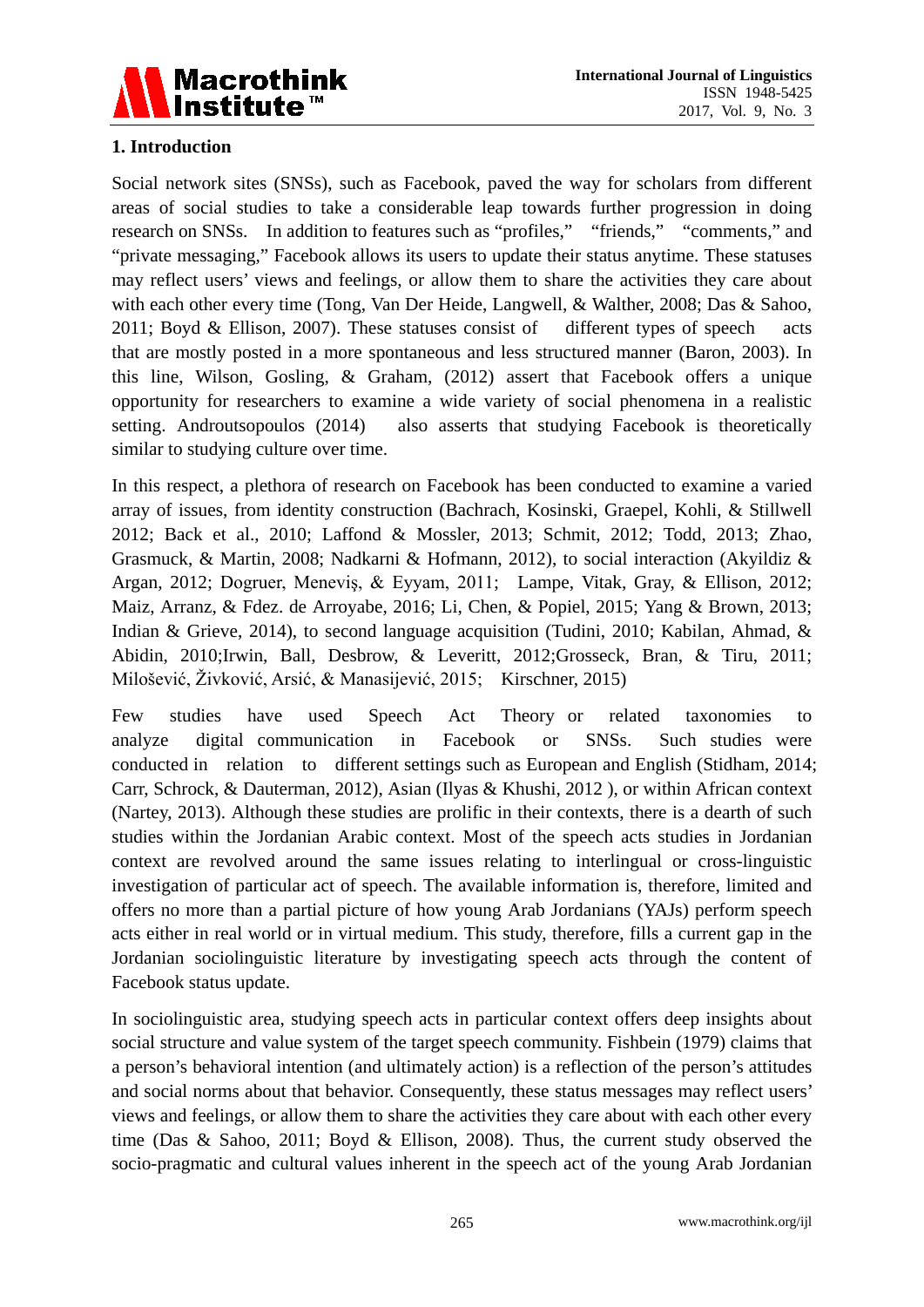

Facebook users. Most of the relevant research (e.g., Atawneh & Sridhar, 1993; Abdel-Jawad, 2010; Al-Issa, 2003; Banikalef, Maros, Aladdin, & Al-Natour, 2015; Al-Momani 2009; Al-Shboul, Maros, & Mohd Yasin, 2012; Banikalef & Maros, 2013) focus on semantic and syntactic domains without giving attention to the pragmatic skill which is seen as a significant process through the daily life interaction. This is to say that the majority of speech acts studies in Jordanian context attempted to find out the strategies of particular speech act produced by foreign or second language learners compared to native speakers of that language. This study attempted to find out the use of speech act in FSUs based on Searle's (1975) taxonomy.

By using Searle's claims of speech acts, the current study attempts to identify speech acts in status updates of young Arab Jordanian Facebook users as an important step towards understanding the Jordanian sociolinguistics in general and specifically among the youth. This understanding will pave the way for more awareness of users' behavior as members of a community defined by their common beliefs (Brooks, 1997; Tu & Corry, 2002). In addition to the fact that 76% Facebook users are young people, youths are chosen because most of recent studies (Christofides, Muise, & Desmarais, 2009; Junco & Mastrodicasa, 2007; Livingstone, 2008) assert that Facebook helps, particularly, young people to construct their identities and enables them to share aspects of their personalities and their emotions in the way they create and modify their popularity.

# *1.1 Significance of the Study*

The significance of the current study encompasses several domains including pragmatics (particularly speech act studies), and sociolinguistic studies. First and foremost this study will enrich speech act research by adding value to previous research of speech acts, particularly among young Arab Jordanians in its method. Most of the recent speech acts studies in the Jordanian context have been conducted conventionally whether through using discourse completion test (DCT) only (e.g., Al-Adaileh, 2007; Bataineh & Bataineh, 2006 ; Al-Shboul et al., 2012 ), or DCT and interview (e.g., Banikalef & Marlyna 2013a; Al-khatib, 2006; Al-Issa 2003). This means that most of these studies elicit unnatural data because what people would write or say in the imaginary situation does not fully represented what they actually say in real situations (Nurani, 2009). Data of the current study which were collected through Facebook's status messages offered ample sources of naturalistic behavioral data (Ellison, Steinfield, & Lampe, 2007 ; Wilson, Gosling, & Graham 2012).

The current study contributes in sociolinguistic studies primarily in testing the claims of speech act theory involving the Arab Jordanian community that is culturally and linguistically different from the western context from which the claims of speech act theory are grounded. To the researcher's knowledge, the present study is also the first Arabic online speech act study that collects natural occurring data using the content of Facebook status updates. Thus, this study fills a current gap in the Jordanian sociolinguistic literature by investigating speech acts through the content of Facebook status update.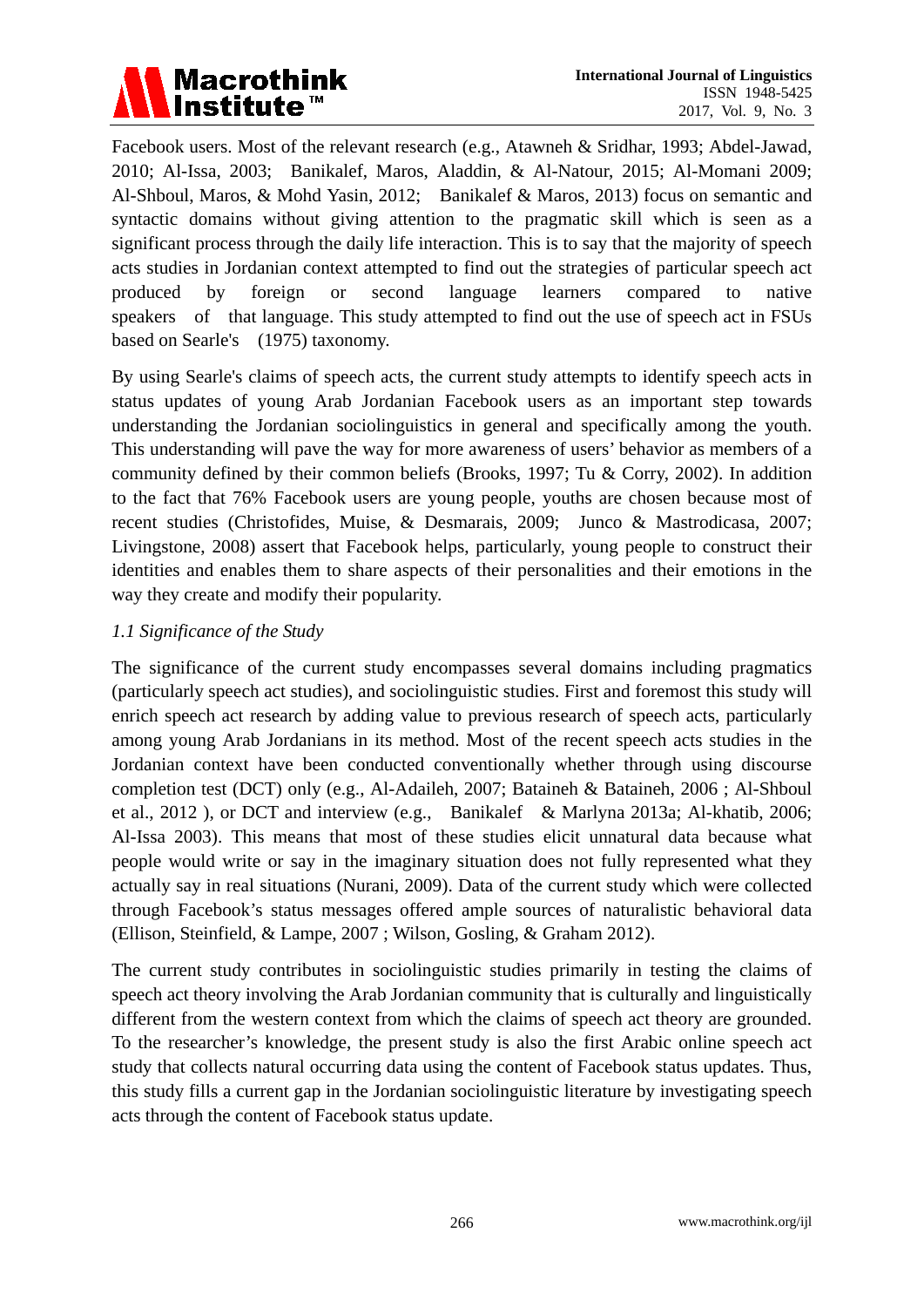

# *1.2 Objectives*

1.2.1 To identify the types of speech acts in the status updates posted by the young Jordanian Facebook users.

1.2.2 To highlight the influence of culture on the speech act behavior among the Arab Jordanian youths from a sociolinguistic point of view.

# *1.3 Research Questions:*

1.3.1 What are the types of speech acts in the status updates posted by the young Arab Jordanian Facebook users?

1.3.2 How do culture and society affect the realizations of speech act?

## **2. Literature Review**

In order to situate the current study in the timeline of previous studies in the relevant areas, the researchers will first provide background information in the areas of social network sites (SNS) and speech acts in Jordanian studies. Although the studies that are reviewed in this section do not necessarily address the current study directly, they provide the reader with a sufficient background about the studies on Facebook and speech acts research in order to show the scope and the particular areas that have been investigated. This also aims to situate the current study in the field of speech act research. Therefore, this section serves as a general introduction to the field of Facebook and speech act researches, and it will be followed by a close examination of studies that are specifically relevant for the current research.

#### *2.1 Social Network Sites (SNSS)*

Previous studies have shown that social network sites (SNSs) offer rich sources of naturalistic behavioral data allowing researchers to explore large-scale patterns of behaviors, usage, and other daily activities. The brief review has shown that some researchers have investigated the utility of SNSs (e.g.,Barasa 2010; Valenzuela, Park & Kee 2008; Wilson, Gosling, & Graham 2012 ), and other researchers have studied the potential role of SNSs in changing the political regimes in some Arab countries (e.g., Jones 2012; Al-Rawi 2014). It is found that SNSs offer a variety of ways for users to communicate with others, such as microblogging and chat rooms, e-mail, file sharing, forums of discussion groups, videos and so on. However, most communication exchanges still occur via microblogging (Carr, Schrock, and Dauterman 2012). Microblogging is a feature that allows users to share text-based messages about their actions, activities, and feelings. It therefore seems appropriate and relevant to extend previous analyses on microblogging to highlight the language functions in SNSs and specifically in Facebook status updates. In order to shed more light on the role of Facebook in academic research, the next section will discuss Facebook as a medium for studying various social phenomena.

The review of literature has also shown that different social networking sites (e.g. MySpace, Massari 2010; Twitter, Page, 2014; Facebook and YouTube, Al-Rawi 2014) were used in academic research for different purposes. However, the current study focuses on Facebook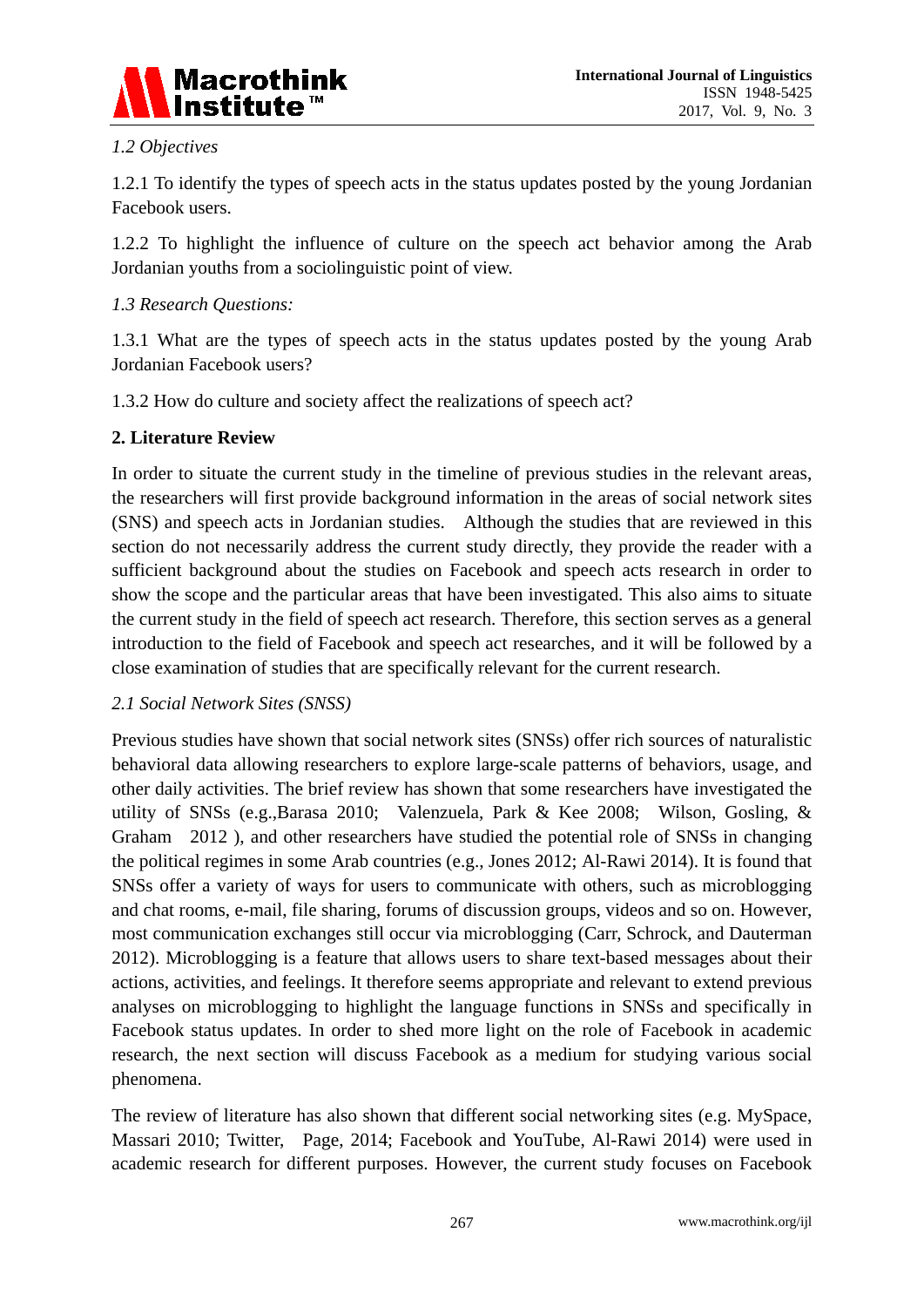

because this is the SNS that is fast gaining a lot of popularity among Jordanian youth who have access to the Internet. In addition to features such as "profiles," "friends," "comments," and "private messaging," Facebook allows its users to update their status anytime. These statuses may reflect users' views and feelings, or allow them to share the activities they care about with each other every time (Das & Sahoo 2011; Ellison 2007). According to internetworldstats.com, the number of Jordanian users who have Facebook profile in 2016 was about 4,800,000. That means that out of a population of 6.5 million, 86.5% of the total Jordanian population is on Facebook. Of the total Facebook users in Jordan, about 71 per cent are aged between 15 and 24 (jordantimes, 2014). In line with Mcneill (2008) & Bjørnsson (2010) who argue that Facebook is growing in popularity among young people of, or approaching, university age, the sample in the current study is taken from Jordanian undergraduate Facebook users aged between 18 to 24 years old .

## *2.2 Speech Acts within Facebook*

Literature on the study of the speech acts in Facebook is very scarce; the reason for this may not only be because of its infancy but also because of the fact that it is very difficult to study, as several acts of speech are concurrent in the same status message. This means that each status message may contain multiple intentions or acts (e.g., expressive speech acts in combination with directive speech act). In a research about the communicative functions of status updates on Facebook, Ilyas and Khushi (2012) investigated how identities were constructed and represented through language.

A total of 171 status messages were collected and classified according to their communicative functions. Some status messages were broken into two or more individual parts based on their communicative function. This means that some of these status updates were categorized according to their individual communicative function while some of them were taken as one unit. Findings revealed that status updates were mostly constructed with expressive speech acts (33.33 %), followed by Assertive (28.07 %), Directives (18.12%), and Commisives (2.32%). Two categories were added to the original taxonomy, namely, Quotations and Poetic Verses. These acts fall outside Searle's taxonomy of speech acts. Ilyas and Khushi (2012) identified Quotations speech acts as updates which the participant has not written. This act includes quotations, jokes, and epigrams. 15.21 % of the updates belonged to this category. Poetic Verses speech acts include complete poems or some verses from a poem. Only 2.9 % of the status updates belonged to this category.

The findings also showed that Facebook was used as a channel not only for communicating and connecting with users but also as a tool where one is being listened to. From the data, it is also found that the status updates were used as a place for self-expression and to let individuals in their network know about themselves. This means that self-expression on Facebook is reinforced through the sharing of status updates. These updates, moreover, represented different users' identities such as Islamic or national identities. The authors concluded that people use language not only for expressing themselves but also for identifying their identities.

Nartey (2013), likewise, investigated the status updates of students of the University of Cape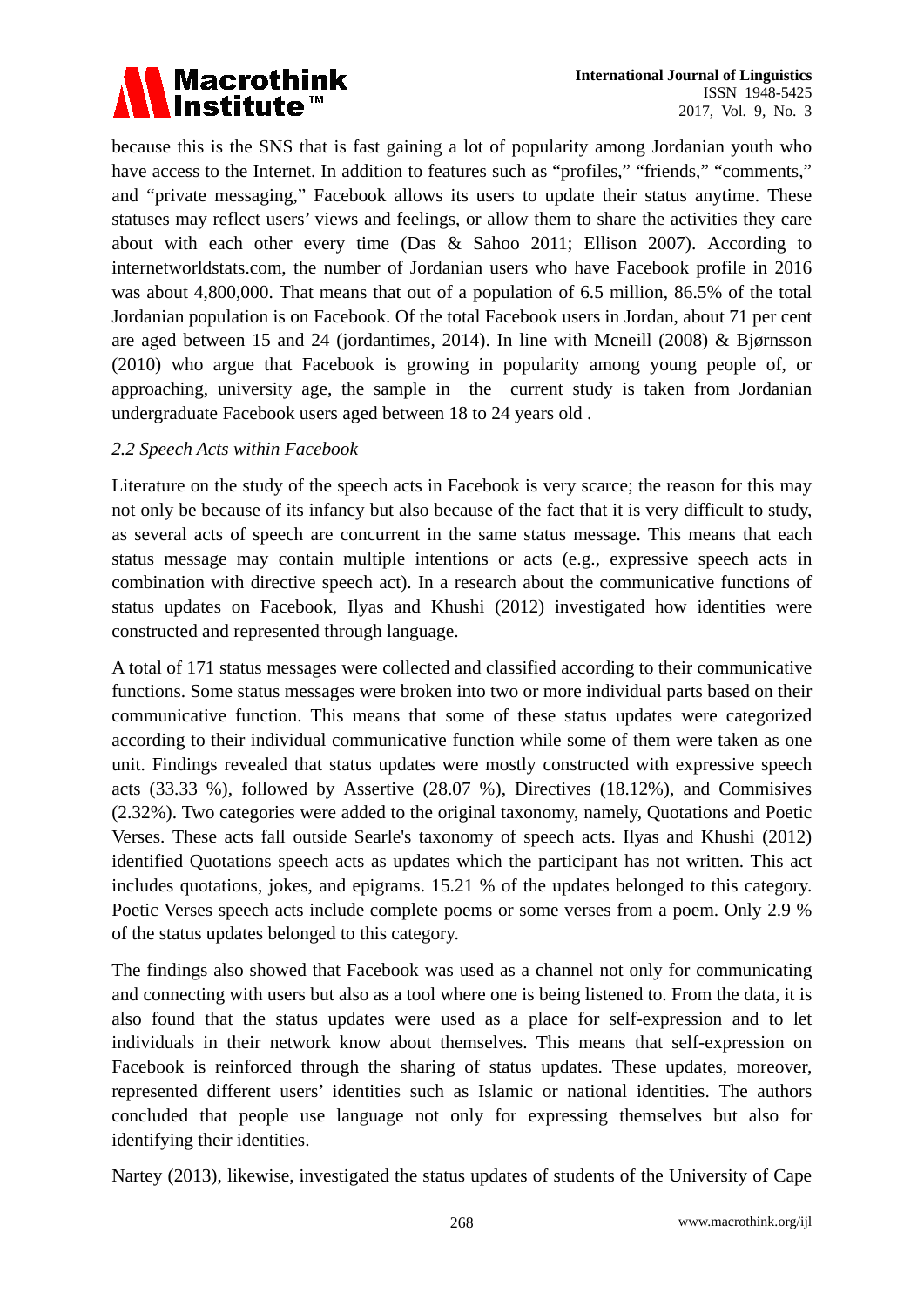

Coast (UCC) on "UCC GOSSIPZ", an online group page created on Facebook by UCC students. He claimed that most studies on online language use have examined Asian, American and European contexts and no attention has been paid to the African setting. Therefore, he tried to find out the different categories of speech acts used by Ghanaian university students to update their status on Facebook as well as the pragmatic underpinnings of these status messages.

His theoretical framework is based in on Austin (1962) and Searle's (1969) Speech Act Theory (SAT) and Warscauer (2001) and Herring's (2010) notion of online communication. SAT was chosen because it allows researchers to clarify intended meaning of status messages identified and coded as illocutionary acts. Data were collected for three consecutive days from 60 undergraduate students of UCC. Content analysis methodology was used in analyzing data.

Findings showed that five speech acts appeared in the data set, namely, directives, assertives, expressive, commissives and quotations. The content analysis showed that directives were the most frequent speech act (35%) , followed by assertives (23.3%) , expressives (21.7%), quotations (11.7%) and commissives (8.3%). The results also revealed that many intended meanings conditioned the messages that were used by the students to update their status such as; requests, asking questions, giving advices, suggestions and confessions.

In one of the recent studies on online speech acts, Banikalef, Marlyna, & Ashinida (2014) observed the speech act of humor in Jordanian Arabic as used by Jordanian Facebookers. In order to achieve the aim of their study, a total of 1535 status updates were collated and classified according to their communicative functions in line with Nastri et al.'s (2006) description of humor. These status messages were coded as humorous if they appeared to be funny, witty, ironic or facetious. The findings indicated that out of 1535 status updates, only 210 status messages were identified as humorous. This means that generally the Jordanians tend to be more serious and less humorous and that due to social, economic and political situation in Jordan. A content analysis of humorous status messages, moreover, suggested that humorous texts revolved around three basic needs, namely, life, love and work. The researcher concluded that Facebook status updates are sometimes constructed to evoke amusement, maintain interpersonal and emotional ties amongst Facebook users.

On the other hand, there have been many insightful studies on speech acts in the Jordanian context. The researchers' concerns have mostly been with cross-cultural comparison through using one form of speech act such as an apology (e.g., Banikalef, Maros, & Al-Natour 2015, Bataineh 2006; Al-Adaileh 2007; Bataineh 2008, Banikalef 2013; Al-Hami 1993); refusal (e.g., Al-Issa 2003; Al-Kahtani 2006; Al-Shboul et al 2012); compliment (e.g., Farghal & Al-Khatib 2001; Migdadi 2011); request (e.g., Al-Khatib 2006; Al-Momani 2009; Al-Ali & Alawneh 2010); promising (Al-Omari & Abu-Melhim 2013); Insistence (Zoubi 2012); invitation making and acceptance (Al-Khatib 2006); and swearing (e.g., Abdel-Jawad 2000). Based on the literature cited, the research discussed in this section indicates studies that are related to speech acts in Jordanian Arabic. These studies focused on the same issues relating to interlingual or cross-linguistic investigation of a particular act of speech. It seems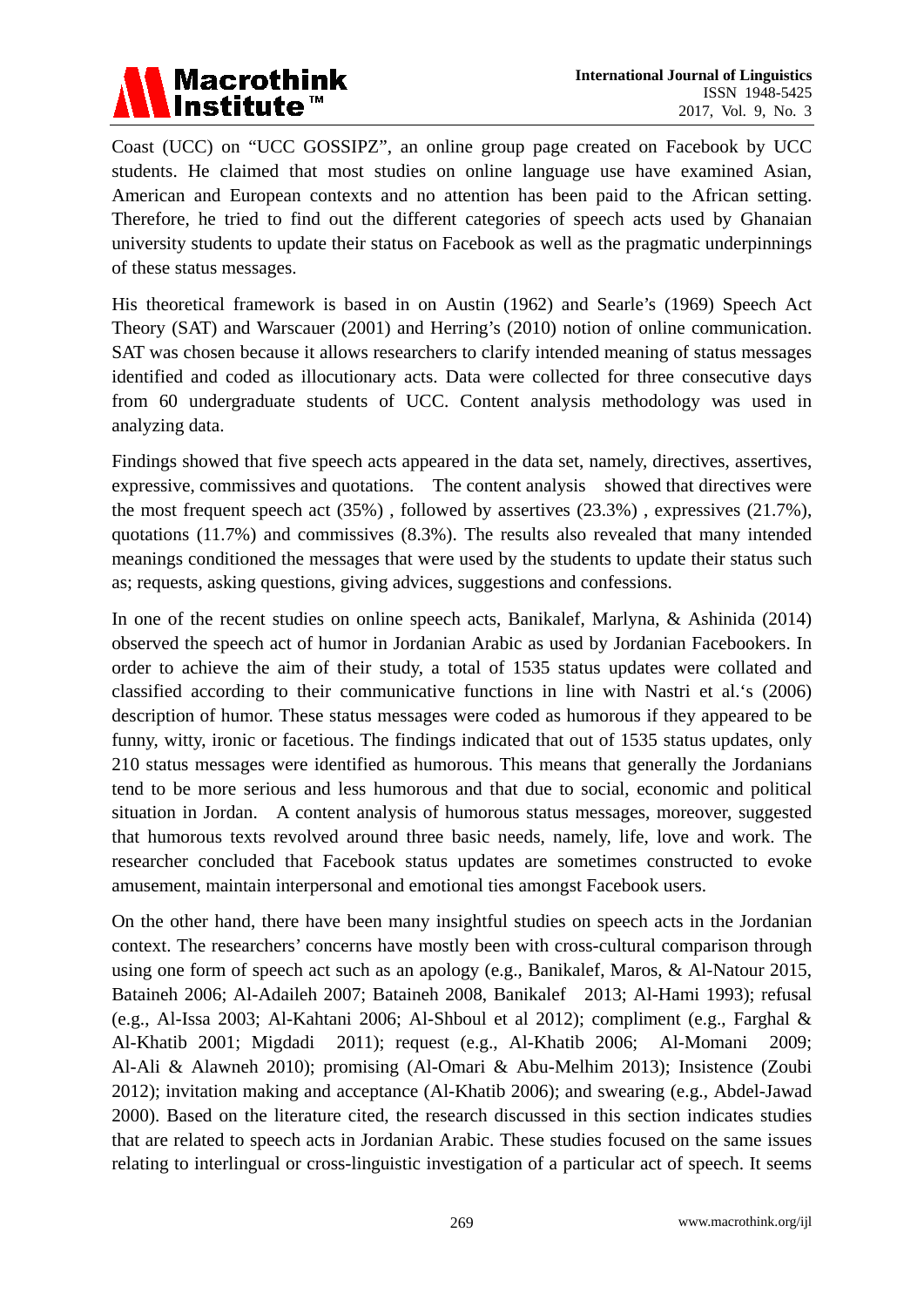

that speech acts of apologies, refusals and compliments seem to have received more attention than any other speech act in the Jordanian context. However, studies on speech acts through Facebook status message content are still at infancy and should be explored.

## *2.3 Theoretical Framework*

The theoretical framework of this study is based on Speech Act Theory (SAT) which attempts to clarify how speakers use language to achieve intended actions and how hearers infer intended meaning form what is said. Speech act investigation can have a significant role in recognizing the social and cultural rules and beliefs that organize speech act realization in a given speech community ( Kasper & Blum-Kulka, 1993; Chen, 1993).

The foundational basis of speech act theory is the claim that when someone speaks, an act of some kind is performed. Since J.L. Austin (1962) proposed speech act theory in his retrospectively published book "How to do Things with Words," a plethora of researches have written about it in a number of different areas. Apart from its focal point in philosophy of language, speech act theory has seen a widespread adoption in pedagogy, literary theory, and other disciplines.

Building on Austin's work, Searle (1969) claims that the main unit of human linguistic communication is the illocutionary act and that illocutionary acts are rule- governed forms of behavior. He states that "whenever we talk or write to each other, we are performing illocutionary acts". He, hence, mostly believes in the literal use of language where the speaker means what he says. What the speakers mean to perform in each possible context under consideration in a semantic interpretation is always the literal meaning of illocutionary act expressed by the utterance (if any) that he/she uses in that context, whenever that literal act is performable.

In fact, "the question of how many speech acts, or how many speech act categories there are, is one which remains open despite many attempts at classification" (Baron, 2003:12). However, it is Searle's classification that is still the most widely accepted (ibid). That is why it is the classification adopted in the current study. Searle categorizes speech acts based on their illocutionary functions, such as their "word-to-world" fit, their expressed psychological state, and their propositional content. According to him, there are five main categories of speech acts:

- 1. Assertive acts: covers any statement of fact, getting the viewer to form or attend a belief (Carr et al., 2012). This type of act includes asserting, concluding, informing, predicting and reporting (e.g., It is raining).
- 2. Directive acts: They are used to get the receiver to do something (e.g., close the window).
- 3. Commissive speech acts: The speaker commits himself to do something in future. They include offering, promising, refusing, vowing and volunteering.
- 4. Expressive acts: These speech acts cover what the speaker feels about his/her psychological state (e.g., I congratulate you on winning the race). This type of act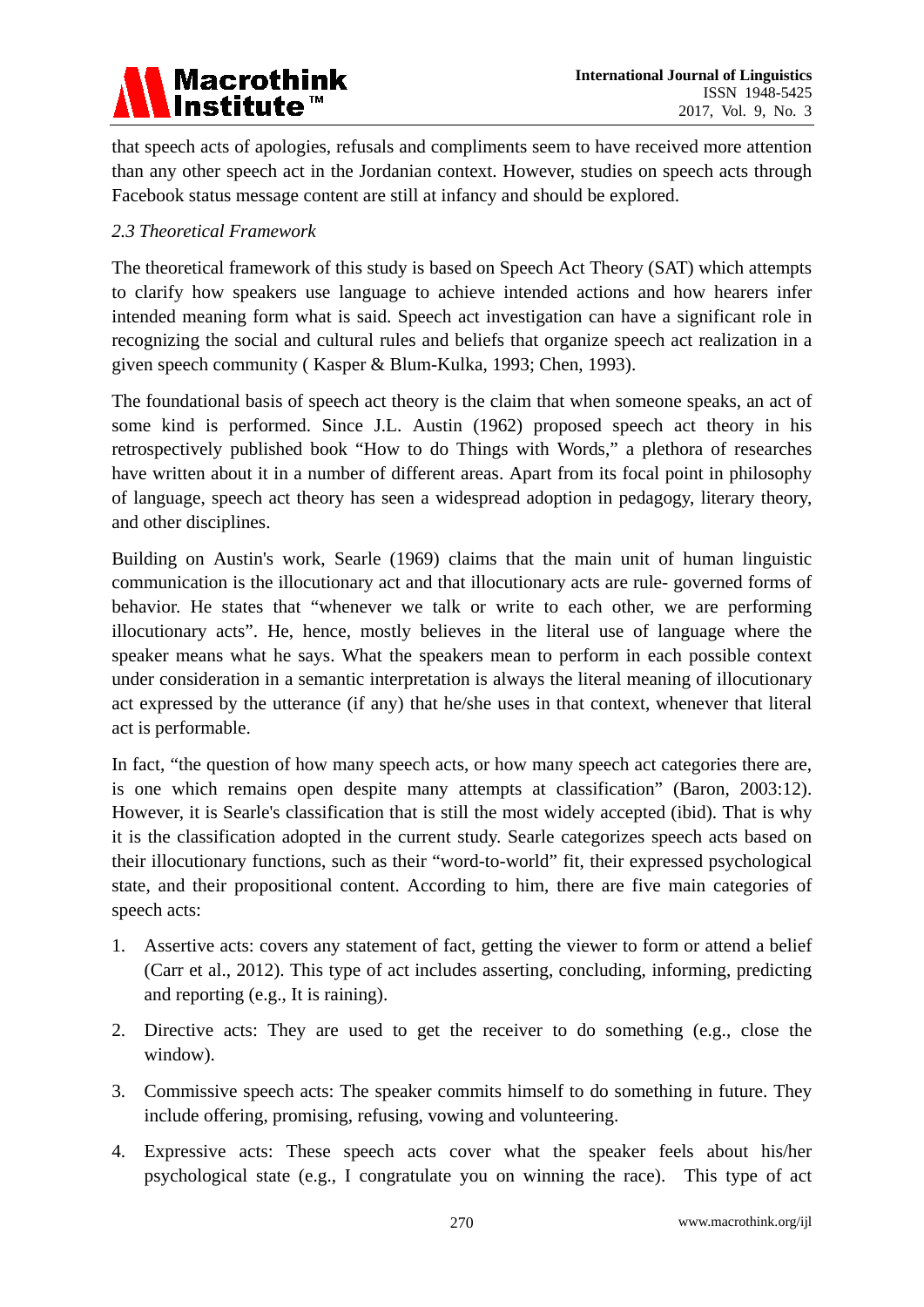

includes any statement of pleasure, pain, likes, dislikes, joy or sorrow.

5. Declarative acts: These acts of speech cover the expressions that change the world by their utterance (e.g., I pronounce you husband and wife) (Ilyas & Khushi 2012).

In conclusion, speech act theory is still relevant today because it offers an intelligible way to analyze complex features of online language. It is well known that individuals say and do things in virtual world that they would not ordinarily say or do in the real world. They loosen up, feel more uninhibited, and express themselves more openly (Suler, 2004). The goal of the current research is to use Searle's original speech act definitions and categories as the basis for this work to the greatest extent possible, allowing for some interpretation as warranted by the Facebook status updates. Hence, the current study contributes in sociolinguistic studies primarily in testing the claims of the speech act theory involving the Jordanian community that is culturally and linguistically different from the western context from which the claims of speech act theory are grounded.

## **3. Methodology**

## *3.1 Subject and Sitting*

Subjects are university students from two private universities namely Irbid National University and Jadara University. The subjects consisted of 200 students; 100 male and 100 female, all of whom were between 19 to 24 years of age. They are purposely selected from different disciplines in the two universities which made it easy access to the students' updates on Facebook as they are added to the researchers' Facebook pages. The two universities are located in Irbid city in the north of Jordan.

#### *3.2 Instrument*

In this study, content analysis was applied to analyze the types of speech act in the students' Facebook statuses. Searel's taxonomy was used as a basis of the study to deal with the students' speech acts containing representatives, directives, commissives, expressives and declarations. This taxonomy was utilized in many speech act studies such as Ilyas and Khushi (2012) and Nartey (2013).

# *3.3 Data Collection*

The obtained data was collected during December, 2016 and the whole process took about one and half months. The researchers personally observe the linguistics expression of speech acts across these statues and assess the acts of speech by establishing regularity of co-occurrence between the forms of expressions and Searel's classification of speech acts. The found statuses were in Arabic, English and Netspeak language. The reliability of a content analysis rely on whether and to what extent agreement can be reached among coders, judges, observers, or measuring instruments ((Krippendorf, 2004). In order to achieve reliability of data, four independent raters were participated to assert that obtained status updates matched the data in the light of the study's taxonomy. The four coders have consistently and repeatedly coded material the same way.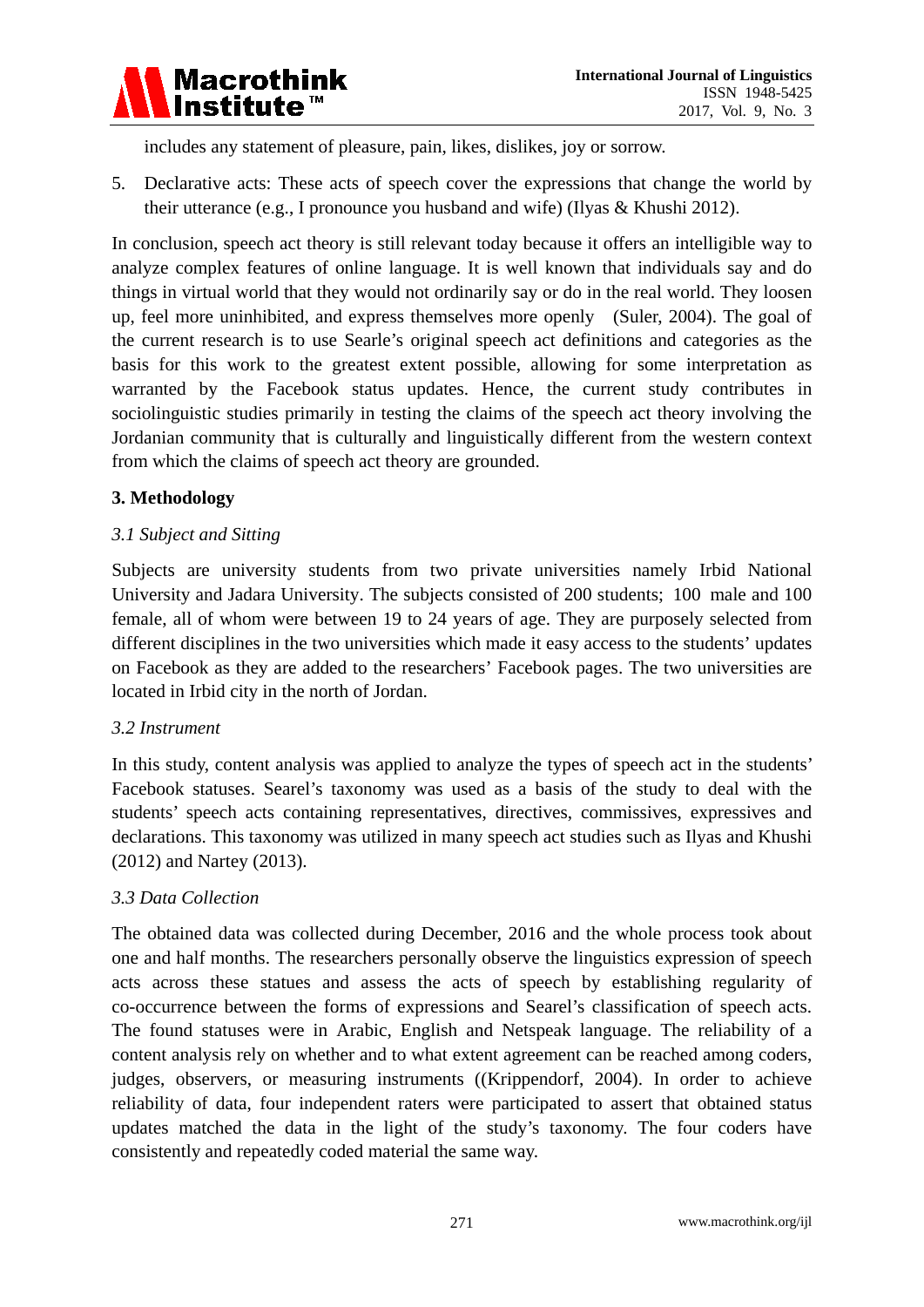

# *3.4 Coding Scheme*

To deal with content analysis data, the researchers created the below scheme based on Searel's taxonomy. The Facebook status were analyzed by their similarities and then placed into categories according to the similarities identified. The categories were assigned with codes before sorting them. Codes are the simplified tags or labels, assigned to hold meaning to the descriptive or inferential information gathered during the research. Six speech acts were found in students' status updates on Facebook. See Table 1.

| Speech acts      | N    | $\%$ |
|------------------|------|------|
| Expressive       | 1176 | 29%  |
| Assertive        | 1062 | 26%  |
| Directives       | 606  | 15%  |
| God's invocation | 498  | 12%  |
| Quotation        | 372  | 9%   |
| Humor            | 378  | 9%   |
| Total            | 4092 | 100% |

Table 1. Percentage of Speech Acts within Facebook Status Updates

# **4. Results**

Status updates were analyzed according to Searle's speech acts taxonomy. The aim is to use Searle's original speech act definitions and taxonomy as the basis for the current study to the greatest extent possible, or as the starting point of a new classification for analyzing Facebook status updates. This means that each collected status update is assigned to a suitable category and categorized according to Searle's taxonomy (e.g., assertives, directives, commissives, expressives, and declarations). If there is any new speech act identified in the collected data outside the coding scheme, new category is arranged to them. This category will characterize the specific features of how the Jordanian Facebook users (JFs) perform speech acts in online community.

From the data, there were no declaration and commissives speech acts made by participants, and these acts consequently were excluded from the analysis. However, another three new speech acts were added to Searle's taxonomy. Thus, the new category includes 6 speech acts: assertives, expressives, directives, God's invocations, humors, and quotations. In other words, humor, God invocation and quotation are new communicative functions that were found in the data, and they are not in the original set of Searle's speech acts taxonomy.

The initial analysis of the data was first conducted by the researchers. A total of 3012 status messages were collected from 200 participants from December 1st 2016 to February 1st2017. A few of them were broken into two or more parts because a particular status update could include more than one sentence and a sentence could hold more than one speech acts. This generated a total of 4092 speech acts, an average of 1.4 per status update. It is calculated by dividing the total number of speech acts by the total number of status updates.

Data analysis shows that 29% of status updates were constructed with expressive speech acts,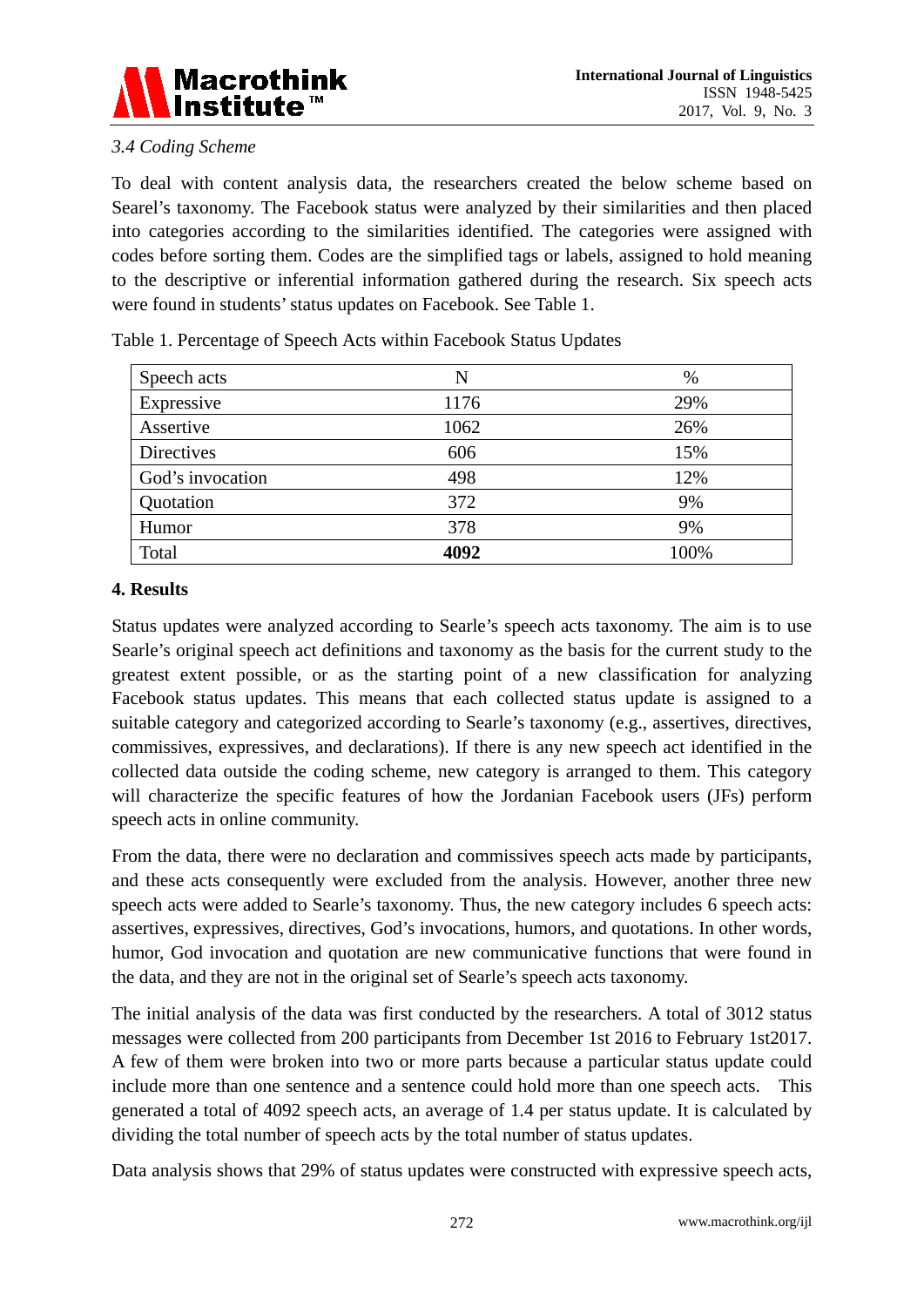

followed by assertives (26%), directives (15%), God's invocation (12%), humor (9%) and quotation (9%). This means that 29 % of status updates were used to share users' psychological state with other users. The analysis also revealed that 26% of speech acts were produced to confirm the user's belief about the presence (or absence) of a daily life events (i.e., assertive), consistent with the identity construction role of Facebook. Moreover, 15% of speech acts in status updates were created to get (though not essentially about) the receiver to do something (i.e., directive). The findings of the current study support previous claims that social networking sites (SNSs) intrinsically serve as arenas for users to share their feelings and keep in touch with other SNS users (A. Banikalef et al., 2014; Boyd & Ellison, 2007; Stidham, 2014; Gonal, 2015). This may be a reason for the superiority of expressive speech acts in Facebook status updates (FSUs). The following sections will show how these speech acts were realized by giving examples for each of them.

#### *4.1 Expressive Speech Acts*

This act reflects emotional reactions to a particular situation and relates to the expression of an emotional state to the receiver. Expressive speech act is, therefore, relatively frequent in the construction of FSUs, comprising 29% of the speech act sample  $(n=1176)$ . The following examples bear witness to the wide use of expressive speech act in constructing FSUs:

-express honest emotions

"أحببتكـَ بقلبِ أمْ .. وَ لاشيء كبر من حب الامهات"

*'I loved you by mother's heart and nothing is greater than mothers' love'*

-express gratitude toward God Almighty

"الحمد� حمد� طیبا مباركا فیھ ..حصولي على درع الغطاسین والحمدالله بدوره الغوص.."

*'Praise be to Allah, much good and blessed praise, I got a scuba diving certification and again praise be to Allah'*

-express anguish caused by the instability and conflict in the Middle East

"الله یلعن العرب والامم المتحده والاسلامیھ الي بشوفوا الي عم بصیر بحلب وما بعملوا اشي والله جدا مستغرب من العرب كیف منخرسین؟؟؟؟!!!!"

*'God damn Arab and Islamic and United nations who see what's happening in Aleppo and they do nothing. I'm really shocked by Arab and how they say nothing'*

-express the pain of losing a loved one

"إلى ابي النائم طويلاً : سلاماً على روحك البيضاء وجعل الله قبرك روح وريحان وجنه ونعيم □ "

*'To my father who is sleeping forever: peace be upon your white spirit and may Allah make your grave rest and bounty and a garden of pleasure'*

*4.2 Assertive Speech Acts*

A content analysis of speech acts found that assertives were the second most common act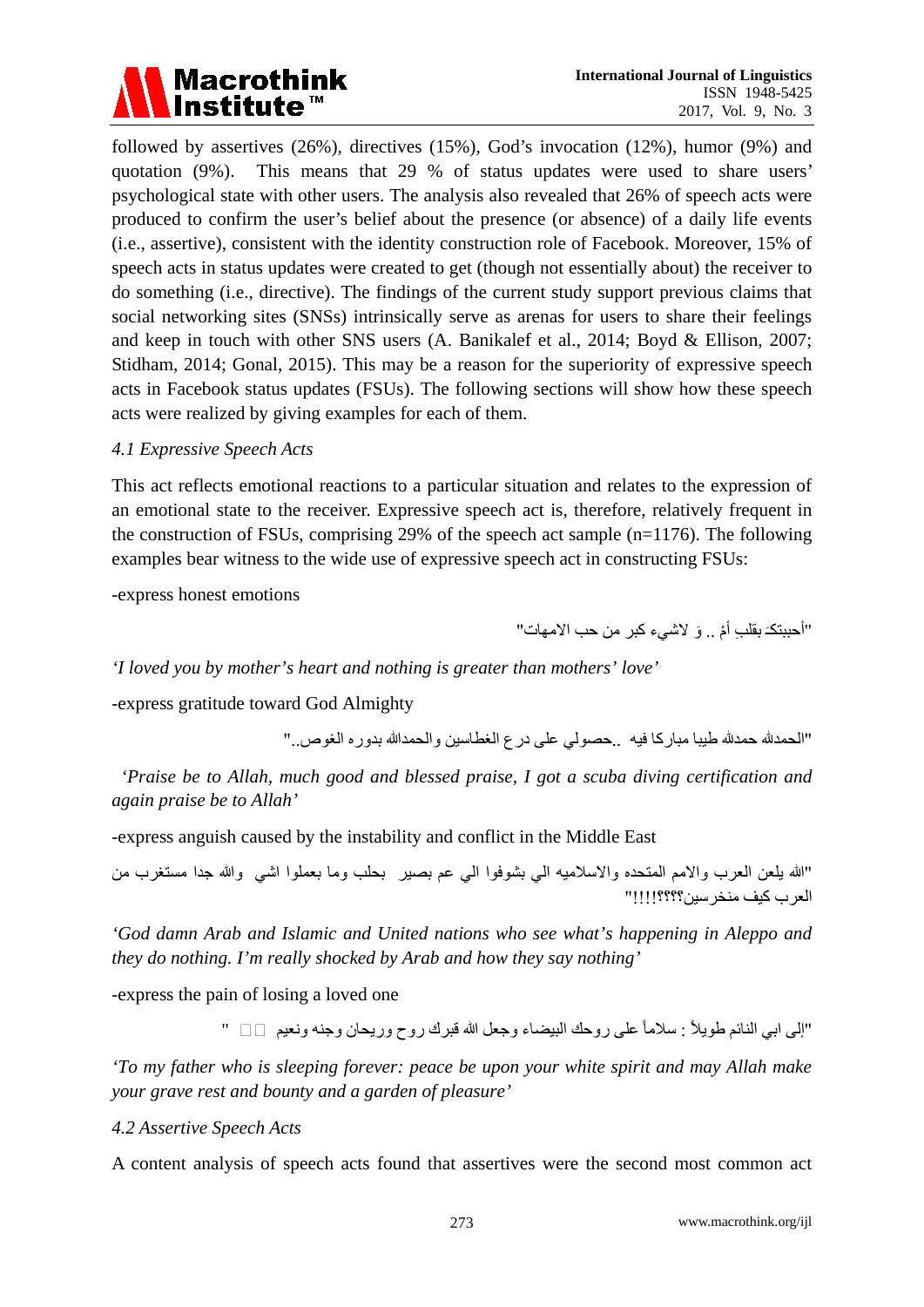

used by the participants in approximately 26% of the status updates (n=1062). This category covers any status update used to inform others about the speaker's activities or current actions, or any other relevant information that would indicate the germaneness of the status updates. Consider the following examples:

-"صار عنا بیبي ..."

*'We have got a baby'*

-"إذا تذكّر تني أنت، فلا یهمني إنْ نَسيني الجمِيع"

*'If you remember me, then I don't care if everyone else forgets'*

-"ھذا یذبح بالتوراة وھذا یذبح بالانجیل وھذا یذبح بالقران لاذنب لكل الادیان الذنب یطبع الانسان"

*'This is slaughtered in the name of Torah, this is slaughtered in the name of the Bible, and this is slaughtered in the name of the Quran! Religions have nothing with all of these atrocities, the responsibility rests on people's ignorance of these religions) the guilt normalizes the human'*

"سوف نبقي دوما یدا وحده ضد اارھاب"

*'We will be always one hand against terrorism'* 

-"لحظة مقتل السفیر الروسي في تركیا و صرخ البطل القاتل "ھذا من أجل حلب"

*'The moment of the death Russian ambassador in Turkey, the hero killer shouting: 'Allahu Akbar (God is Great). We die in Aleppo, you die here'*

#### *4.3 Directive Speech Acts*

This category was found in a variety of contexts, such as make a request, ask a question, giving an advice, and placing an order. Therefore, it was the second most frequent speech act used by the participants in approximately 15% of the status updates (n=606). Consider the following examples:

-"فلتمطر علینا أیھا الشتاء ...احلاما طال انتظارھا في السماء ..."

*'Oh Winter, hail us long-awaited dreams in the sky'*

-"وكن لنفسك كل شيء"

*' Be everything to yourself'*

-"تصوروا ؛ الصور وحدا إلي بتضل"

*'Take photos! Only photos remain'*

*4.4 God's Invocation*

The data showed that many acts of speech were posted in the form of invocation to Almighty God. This is to say that this act was used frequently when the speaker made a request for something from Almighty God. Therefore, it was the fourth most frequent speech act used by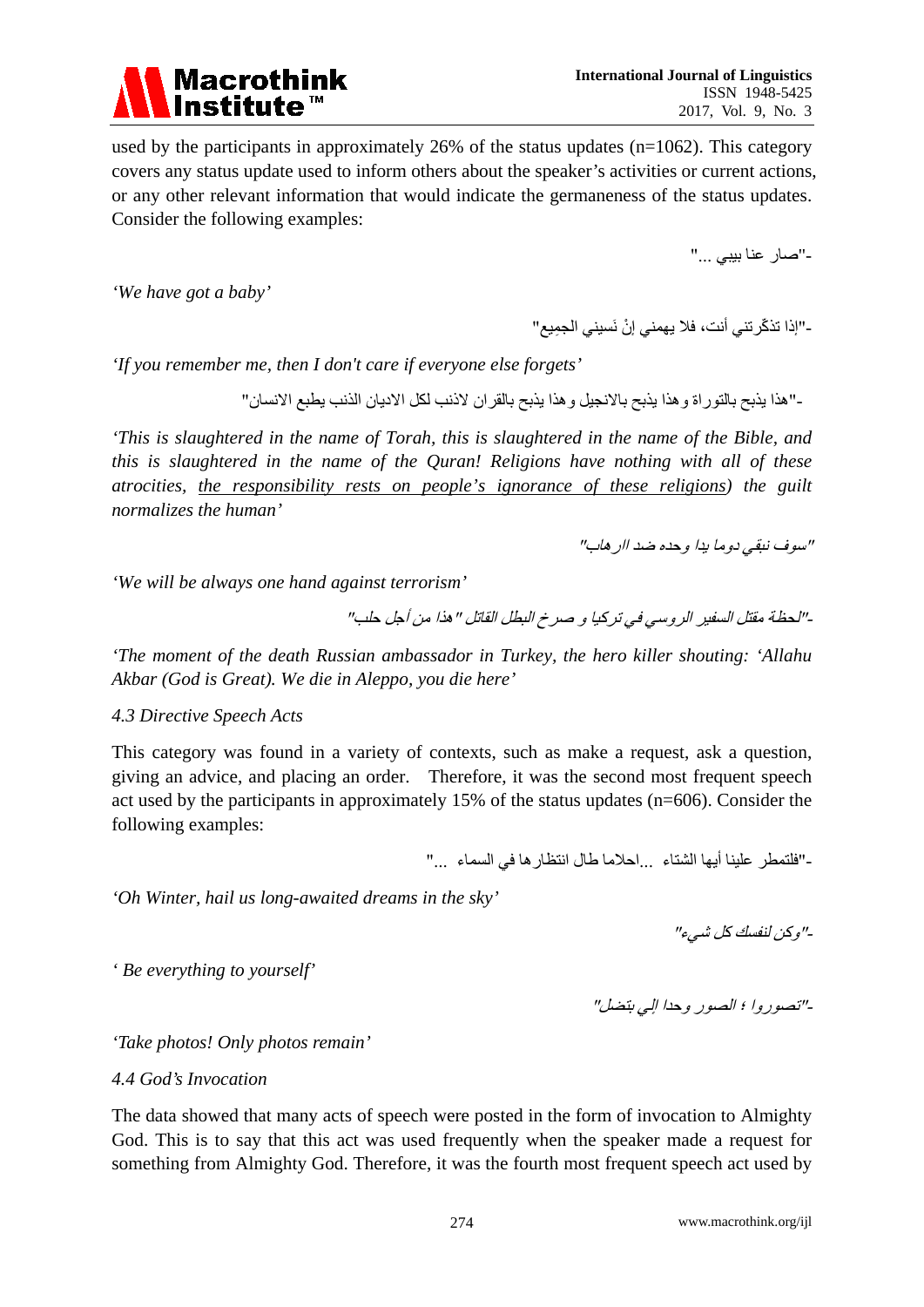

the participants in approximately 12% of the status updates (n=498). Making an invocation and reciting some Quranic verses are common language behaviors deeply rooted in the Jordanian speech community.

*-*" أعوذ بك یا الله مما لا تستطیع نفسي تحملھ .."

*'Oh Allah, I seek your protection from what I can't bear'*

-"اللھم احفظ بلادنا من كل مكروه"

## *'Oh Allah protect our country from any harm'*

It has been noticed that the speaker preferred to use the expressive speech act in combination with God's invocation act of speech in form ya rab, ya allah, allahumah (O' God), for example:

-"یا رب عفوك و رضاك والموضوع ھضاك"

*'Oh Allah, I ask you your kindness, you ,,,,,,,, and that matter'*

-" جمعة خیر وبركھ على الجمیع یا رب ونسأل الله ان یحفظ الوطن ارضا وقائدا وشعبا من كل مكروه یا رب"

*'*Blessed Friday to everybody and may Allah protect this country, its king and people from any harm'

## *4.5 Speech Acts of Quotation*

This form of speech occurs when the utterance is not originally produced by the speaker. Although quotations can be posted randomly, they do reflect some level of user's feelings, beliefs, and intentions. This category includes song lyrics, poetic verse, famous quotes, Quranic verses, and holy Hadith of Prophet Muhammad (p.b.u.h). It should be noted that this act is not in the original set of Searle's speech acts taxonomy. It is added as it occurs 372 times across the data. Consider the following examples:

-"ثلاث تجارات لا تعرف الخسارة ! :- التلاوة - الصلاة – الإنفاق" ﴿إن الذین یتلون كتاب الله وأقاموا الصلاة وأنفقوا مما رزقناھم سرا وعلانیة یرجون تجارة لن تبور﴾"

*'Three trades do not know the loss! - Recitation - prayer – spending Allah says in his Holy Book: "Indeed, those who recite the Book of Allah and establish prayer and spend [in His cause] out of what We have provided them, secretly and publicly, [can] expect a profit that will never perish ') (Quran 35:29-30)*

> ِ (مَا أَصَابَ مِن مُّصِيبَةٍ إِلَّا بِإِنْنِ اللَّهِ ۗ وَمَن يُؤْمِن بِاللَّهِ يَهْدِ قَلْبَهُ) نِ اللَّهِ ۗ وَمَن بُؤْمِن بِاللَّهِ يَهْدِ قَلَّا

*'Allah says: No disaster strikes except by permission of Allah. And whoever believes in Allah - He will guide his heart. And Allah is Knowing of all things' Quran 64:11* 

*'Imam Ash-Shafi'ee said: Let not your tongue mention the shame of another For you yourself are covered in shame and all men have tongues. If your eye falls upon the sins of your brother Shield them and say: "O my eye! All men have eyes!'*

"قال الشافعي وعیناك إن أبدت إلیك مساؤا فدعھا وقل یا عین للناس أعین فلا ینطقن منك اللسان بسوءة

www.macrothink.org/ijl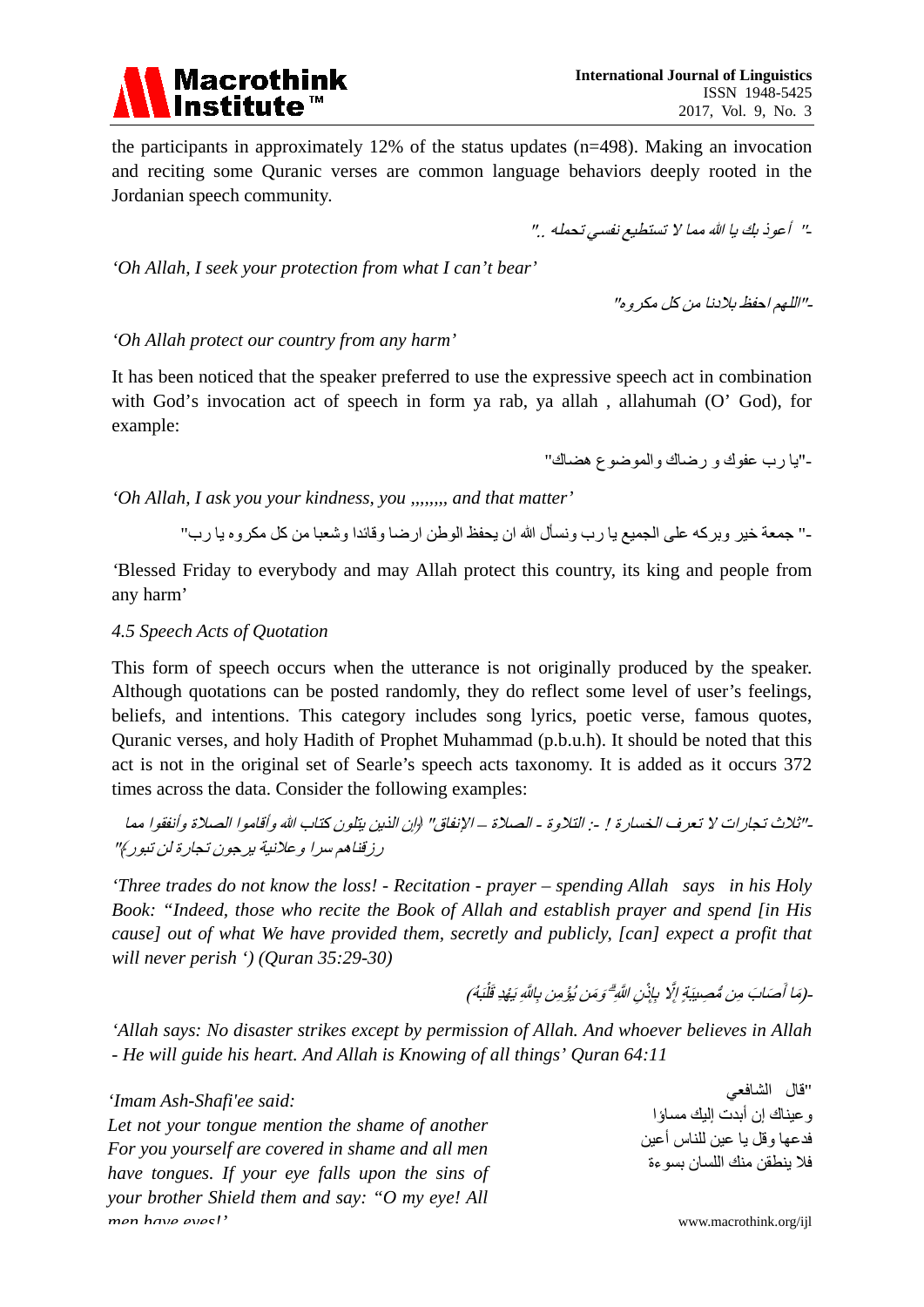

فكلك سوءات وللناس ألسـن"

A content analysis of the current study found that "quotation" was the fifth most frequently used speech act accounting for 9%. This could be an evidence that emerges from this body of work on how communication patterns are deeply related to the socio-cultural background of the participants. In other words, findings showed that speech acts are largely shaped by users' social norms. A total of 372 quotations were observed. Quotations included Quranic verse, the Prophet Muhammad's words, known as hadith, song lyrics and famous quotes. Sharing Quranic verses and the Prophet Muhammad's words reflect the Islamic identity of Jordanian society. These linguistic behaviours are deeply rooted in the cultural and religious beliefs of the Jordanian speech community. This finding is consistent with Nastri et al. 2006 & Baron, et al. (2005), who also found that the quotations were a common component of away messages.

#### *4.6 Speech Acts of Humor*

This speech act is not in Searle's taxonomy therefore it is added because it is appeared in the data significantly. According to Lynch (2002) humor is an "intended or unintended message interpreted as funny". Sociolinguistic studies ( Banikalef et al., 2014; Stoll, 2015; Pennington & Hall, 2014; Carr et al., 2012; Boyd & Ellison, 2007; Nastri, Peña, & Hancock, 2006) confirm that humor serves an essential social function in Social network websites (SNSs). The findings of the current study support such a claim, with almost 9% of status updates containing a humorous speech act.

Findings showed that out 4092 status updates, 378 humorous updates matched Nastri's (2006) and Banikalef et al., 2014 (2014) description of humor. This means that only 9% of status messages contained some modicum of humor. In comparison to previous studies, the amount of humor contained in the update messages were significantly lesser in the current study compared to Carr, Schrock & Dauterman's (2012) and Nastri et al. (2006) studies by 20% and 21%, respectively. This reduction in humor content may reflect the nature of Jordanian speech community. In Jordanian culture, it is the expected norm for men to suppress any kind of emotional expression, including humour. This norm of behavior is often encouraged and supported by the society to instill the qualities as espoused in the stereotype of the heroic male (Zalameh), who is featured prominently in Jordanian culture. Man in the Jordanian society has to be fearless, resourceful, stoic, serious and less humorous and this is considered as the ideal male behavior.

In addition to the strict traditions that have led to a general expectation of frowning among Jordanians, the political and economic crises have worsened the situation in Jordan. Moreover, the shedding of innocent Arabs' blood in other Arab countries such as Iraq, Syria, Egypt, Libya and Palestine is another reason behind Jordanians' bad temperament and emotionless façade. The following status updates are the examples of speech act of humor:

-"كل اعضاء الجسم تتكاسل بالبرد الا المعدة صامدة"

*'All the body organs get lazy in cold except the stomach'*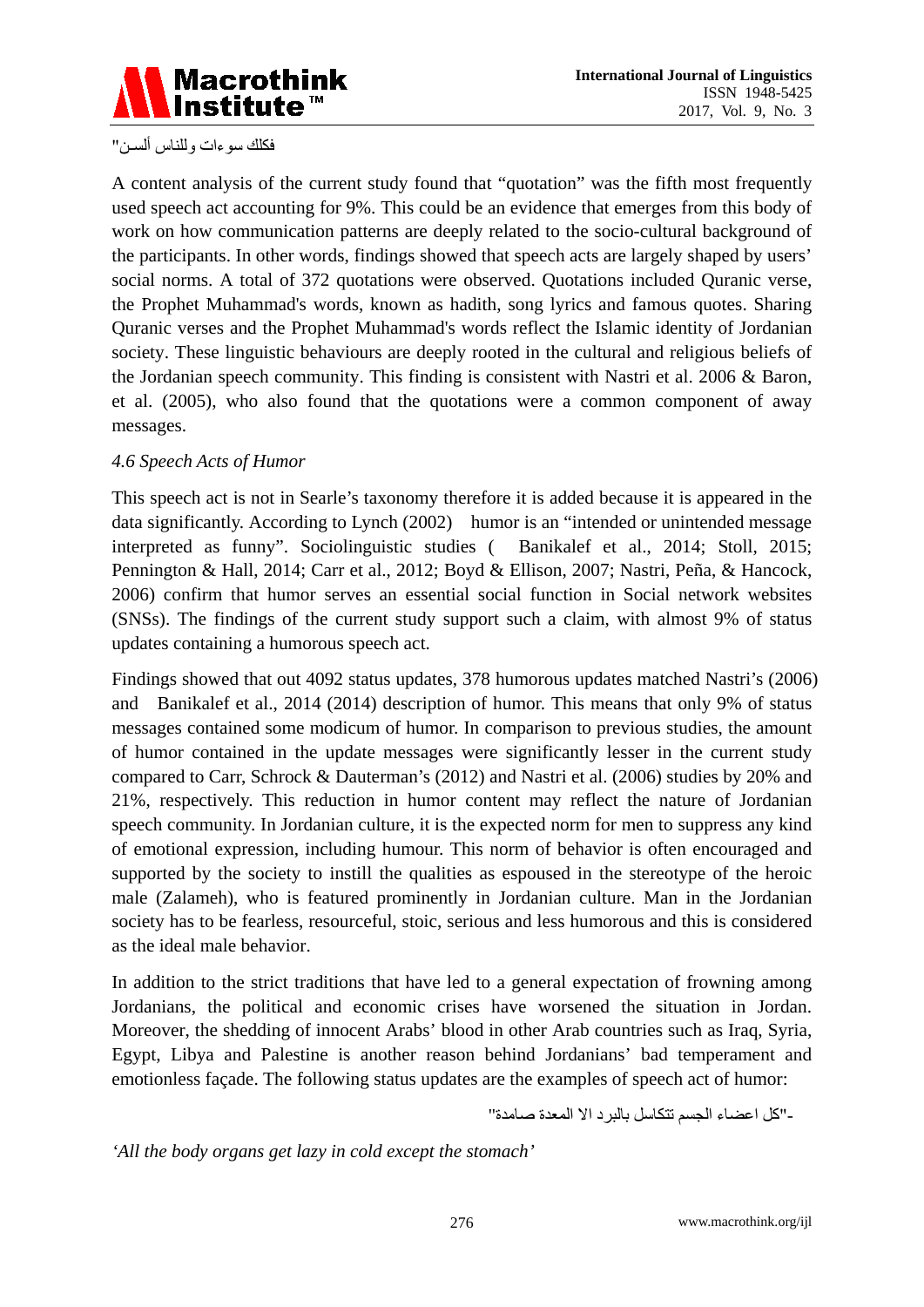

-"الجغمھ اداة قیاس وتعني اشرب وانسى الكمیھ یا كبیییییییر"

*'Al-jughma (mouthful) is a measuring tool which means drink and don't count, o man'*

-"كل ما اقرر اعتزل الحب بتطلع دفعة مزز جدیدة �وبعدییین !!"

*'Once I decide to quit love, a lot of hot guys come to the surface, so what to do!!'*

"الطلعة من تحت الحرام بالشتا *�* اصعب من طلعة العروس من دار اھلھا

*'Getting out of your warm bed in winter time is more difficult than the bride getting out of her family's house'*

-" البنت العربیھ!!! اول حب الھا دایما..ابن عمھا او ابن خالھا بعدین بتنتقل للأحتراف الخارجي ھھھھھھھھھھ"

'*The Arab girl!! Her first love is always one of her cousins then she upgrades to the external professionalism hhhhhhhhh*'

In short, data showed that participants in text-based environments use humor in an attempt to achieve interpersonal goal. Findings revealed that FSUs are sometimes constructed to evoke amusement, maintain interpersonal and emotional ties amongst Facebook users.

To sum up, this section aims to identify speech acts in status updates of young Jordanian Facebook users as an important step towards understanding the Jordanian sociolinguistic in general and specifically among the youth. Three new speech acts emerged from the data and were added to the Searle's taxonomy, namely, God's Invocation, humor and quotation. These new speech acts are inherently related to the participants' socio-cultural background. For example, invoking God, as a new speech act emerged from the data analysis, is a common conversation feature in the Jordanian speech community. On the other hand, this act of supplication does not frequently appear in a Christian speech community as compared to Muslim speech community (Banikalef &Marlyna 2013). This phenomenon could probably be explained by examining Hofstede, Hofstede, & Michael's (2010) cultural dimensions. Based on these dimensions, Jordan could be categorized as high uncertainty avoidance culture (Al Omoush, Yaseen, & Alma'Aitah, 2012). Uncertainty avoidance indicates to the degree to which individuals feel threatened by uncertainty and ambiguity and try to avoid these situations. Societies with high uncertainty avoidance like Jordan incline to reduce the possibility of such situations by relying on established social norms, rituals, and religious practices (e.g. supplication) (ibid). These findings evidently indicate that the cultural norms and religious background profoundly rooted in all participants can strongly affect their linguistic choices in their native language.

#### **5. Conclusion**

After observing the socio-pragmatic and cultural values inherent in the speech act of the young Arab Jordanian Facebook users, there have been various reported speech acts employed by the students in their status. Three categories fall outside Searle's taxonomy of speech acts namely, God's invocation, quotation and humor. Whereas, there were no declaration and commissives speech acts made by participants.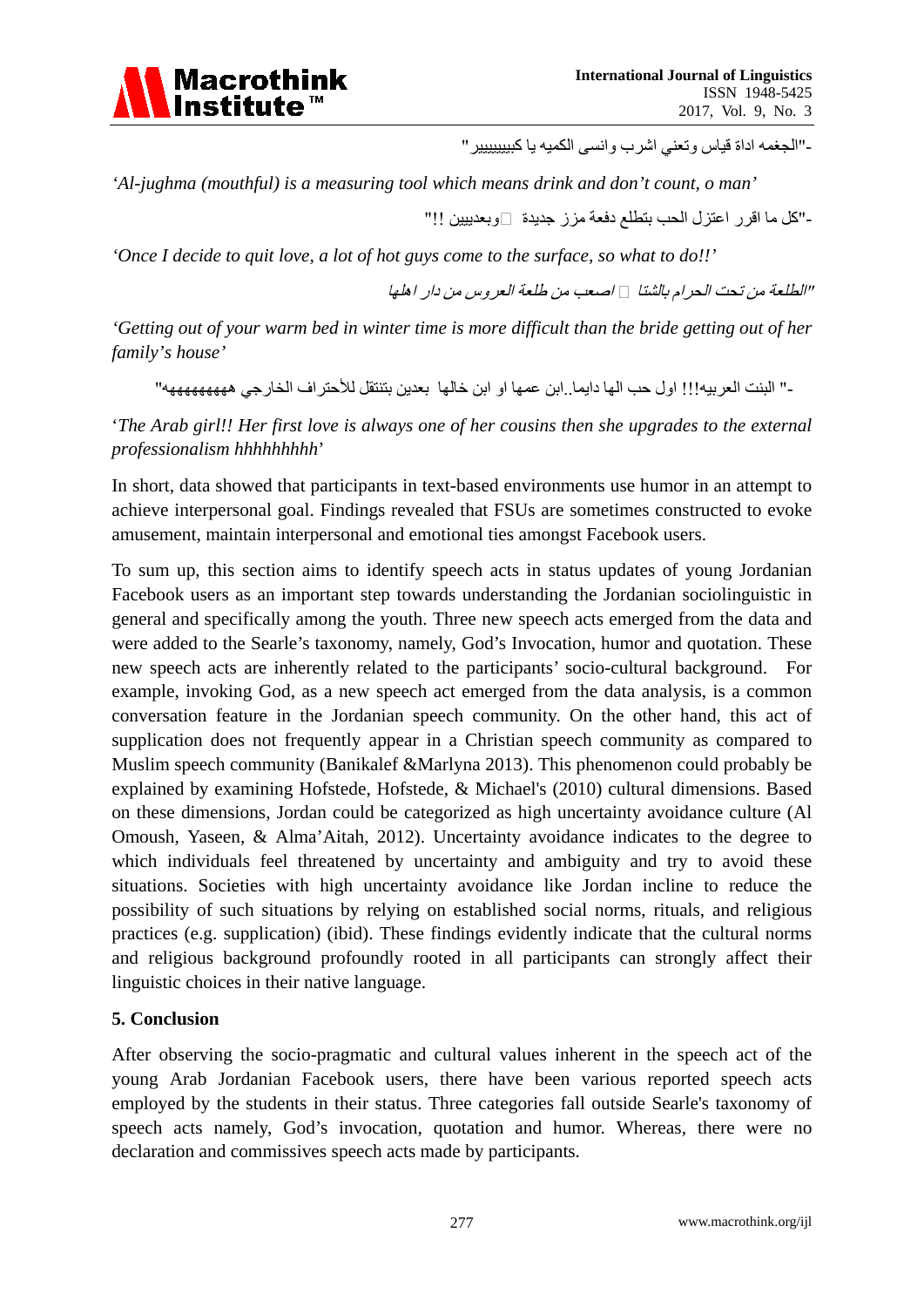

This study contributes to the existing literature by testing the claims of speech act theory involving a community that is linguistically and culturally different from the Western context in which the claims of speech act theory are grounded. Based on the comparison between the findings of the current study and those of Searle (1975), one might argue that the pattern of speech acts in American society (Searle, 1975) and in Jordanian society (present study) is expected to be found in other cultures as well. However, this study also finds evidence of additional sub-categories of speech act taxonomy. Findings of the analysis provide insights into the cultural norms of Jordanian speech community, and thus, micro sociolinguistic knowledge and Arabic pragmatics which are highly influenced by religion. It is found that Jordanian Facebook users usually transfer their religious beliefs to other aspect of their daily lives, including linguistic repertoire.

In closing, the findings of the study can function as "situated-learning platforms" especially for newcomers who are entering Jordanian universities and undergoing socialization. In other words, understanding and acquiring the Jordanian culture and how Jordanians express speech acts using Arabic language are required to improve socialization process with Jordanian society. Therefore, Jordanian curriculum leaders can use the findings of the current study to develop and deliver high quality learning programs which may help the international students to be easy socialized with the Jordanian community.

## **References**

Abdel-Jawad, H. R. S. (2010). A Linguistic and Sociopragmatic and Cultural Study of Swearing in Arabic. *Language, Culture and Curriculum*. https://doi.org/10.1080/07908310008666600

Akyildiz, M., & Argan, M. (2012). Using online social networking: Students' purposes of Facebook usage at the University of Turkey. *Journal of Technology Research*, *3*, 1–11. Retrieved from http://search.proquest.com/docview/1022983264?accountid=12253

Al-Adaileh, B. A. M. (2007). *The speech act of apology : a linguistic exploration of politeness orientation in British and Jordanian culture*. *Journal of Pragmatics*. Retrieved from http://etheses.whiterose.ac.uk/202/

Al-Issa, A. (2003). Sociocultural transfer in L2 speech behaviors: Evidence and motivating factors. *International Journal of Intercultural Relations*, *27*(5), 581–601. https://doi.org/10.1016/S0147-1767(03)00055-5

Al-khatib, M. A. (2006). The pragmatics of invitation making and acceptance in Jordanian society. *Journal of Language and Linguistics*, *5*(2), 272–294.

Al-Shboul, Y., Maros, M., & Mohd Yasin, M. S. (2012). An intercultural study of refusal strategies in english between jordanian EFL and malay ESL postgraduate students. *3L: Language, Linguistics, Literature*, *18*(3), 29–39.

Ala'Eddin Banikalef, A. A., Maros, M., Aladdin, A., & Al-Natour, M. (2015). Apology strategies in Jordanian Arabic. *GEMA Online Journal of Language Studies*, *15*(2), 83–99.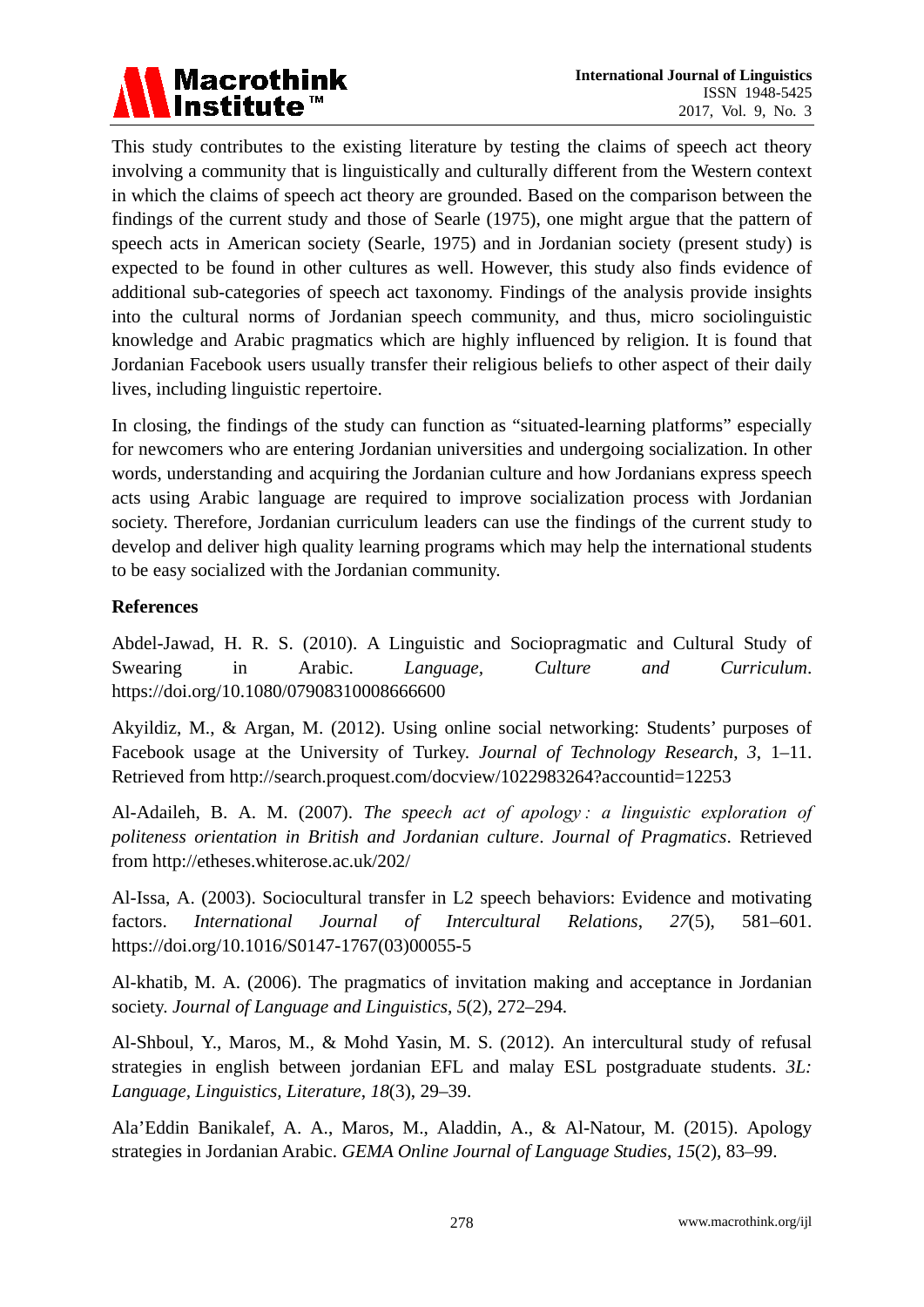

Al Omoush, K., Yaseen, S., & Alma'Aitah, M. (2012). The impact of Arab cultural values on online social networking: The case of Facebook. *Computers in Human Behavior*, *28*(6), 2387–2399.

Androutsopoulos, J. (2014). Moments of sharing: Entextualization and linguistic repertoires in social networking. *Journal of Pragmatics*, *73*, 4–18. https://doi.org/10.1016/j.pragma.2014.07.013

Atawneh, A., & Sridhar, S. (1993). Arabic - English bilinguals and the directive speech act. *World Englishes*, *12*, 279–297. https://doi.org/10.1111/j.1467-971X.1993.tb00030.x

Austin, J. L. (1962). How To Do Things With Words. The William James Lectures delivered at Harvard University in 1955. *The Journal of Symbolic Logic*, *36*, 513. https://doi.org/10.2307/2269960

Bachrach, Y., Kosinski, M., Graepel, T., Kohli, P., & Stillwell, D. (2012). Personality and patterns of Facebook usage. *Proceedings of the 3rd Annual ACM Web Science Conference on - WebSci '12*, 24–32. https://doi.org/10.1145/2380718.2380722

Back, M. D., Stopfer, J. M., Vazire, S., Gaddis, S., Schmukle, S. C., Egloff, B., … Gosling3, S. D. (2010). Facebook Profiles Reflect Actual Personality, Not Self-Idealization. *Source: Psychological Science*, *21*(3), 372–374. https://doi.org/10.1177/0956797609360756

Banikalef, A. A. A., & Maros, M. (2013). Social Beliefs for the Realization of the Speech Acts of Apology among Jordanian EFL Graduate Students. *English Linguistics Research*, *2*(1), 134. https://doi.org/10.5430/elr.v2n1p134

Banikalef, A., Marlyna, M., & Ashinida, A. (2014). Linguistic Analysis of Humor in Jordanian Arabic among Young Jordanians Facebookers. *AWEJ*, (3), 304–318.

Baron, N. (2003). The language Of The Internet. *IEEE Communications Magazine*, *36*(2), 1–63. https://doi.org/10.1109/MCOM.1998.648750

Bataineh, R. F., & Bataineh, R. F. (2006). Apology strategies of Jordanian EFL university students. *Journal of Pragmatics*, *38*(11), 1901–1927. https://doi.org/10.1016/j.pragma.2005.11.004

Boyd, D. M., & Ellison, N. B. (2007). Social network sites: Definition, history, and scholarship. *Journal of Computer-Mediated Communication*, *13*(1), 210–230. https://doi.org/10.1111/j.1083-6101.2007.00393.x

Boyd, D. M., & Ellison, N. B. (2008). Social Network Sites: Definition, History, and ScholarshiBoyd, D. M., & Ellison, N. B. (2008). Social Network Sites: Definition, History, and Scholarship. *Journal of Computer-Mediated Communication, 13*(1), 210–230. https://doi.org/10.1111/j.1083-6101.2007.00393.x

Brooks, J. M. (1997). Beyond teaching and learning paradigms: trekking into the virtual university. *Teaching Sociology*, *25*(1), 1–14. https://doi.org/10.2307/1319107

Carr, C. T., Schrock, D. B., & Dauterman, P. (2012). Speech Acts Within Facebook Status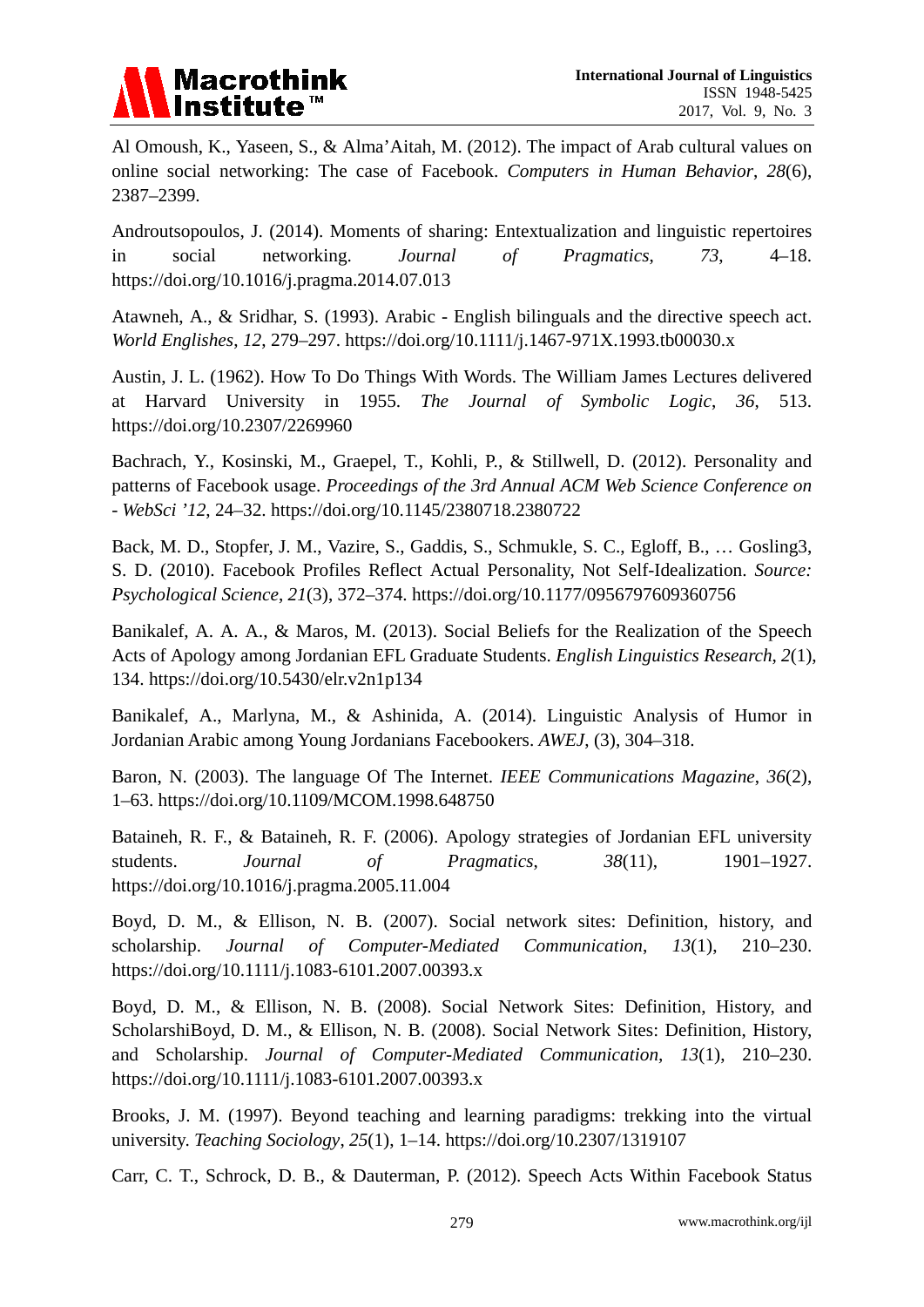

Messages. *Journal of Language and Social Psychology*, *31*(2), 176–196. https://doi.org/10.1177/0261927X12438535

Chen, R. (1993). Responding to compliments A contrastive study of politeness strategies between American English and Chinese speakers. *Journal of Pragmatics*, *20*(1), 49–75. https://doi.org/10.1016/0378-2166(93)90106-Y

Christofides, E., Muise, A., & Desmarais, S. (2009). Information disclosure and control on Facebook: are they two sides of the same coin or two different processes? *Cyberpsychology & Behavior : The Impact of the Internet, Multimedia and Virtual Reality on Behavior and Society*, *12*(3), 341–345. https://doi.org/10.1089/cpb.2008.0226

Das, B., & Sahoo, J. S. (2011). Social Networking Sites – A Critical Analysis of Its Impact on Personal and Social Life. *International Journal of Business and Social Science*, *2*(14), 222–228. Retrieved from http://www.ijbssnet.com/journals/Vol.\_2\_No.\_14;\_July\_2011/25.pdf

Dogruer, N., Meneviş, I., & Eyyam, R. (2011). What is the motivation for using Facebook? In *Procedia - Social and Behavioral Sciences* (Vol. 15, pp. 2642–2646). https://doi.org/10.1016/j.sbspro.2011.04.162

Ellison, N., Steinfield, C., & Lampe, C. (2007). The Benefits of Facebook "Friends:" Social Capital and College Students' Use of Online Social Network Sites. *Journal of Computer*‐*Mediated Communication*, *12*(4), 1143–1168.

Fishbein, M. (1979). A theory of reasoned action: Some applications and implications. *Nebraska Symposium on Motivation*, *27*, 65–116.

Gonal, A. (2015). *A Study on Social Network Sites Usage and Identity Development of Adolescents A Study on Social Network Sites Usage*. Agricultural University, Saifabad, Hyderabad. Retrieved from http://krishikosh.egranth.ac.in/bitstream/1/93282/1/D9915.pdf

Grosseck, G., Bran, R., & Tiru, L. (2011). Dear teacher, what should I write on my wall? A case study on academic uses of Facebook. In *Procedia - Social and Behavioral Sciences* (Vol. 15, pp. 1425–1430). https://doi.org/10.1016/j.sbspro.2011.03.306

Hofstede, G., Hofstede, G. J., & Michael, M. (2010). *Cultures and Organizations: Software of the Mind* (3rd ed.). New York: McGraw-Hill Education.

Ilyas, S., & Khushi, Q. (2012). Facebook Status Updates: A Speech Act Analysis. *Academic Research International*, *3*(2), 500–507. Retrieved from http://www.savap.org.pk/journals/ARInt./Vol.3(2)/2012(3.2-63).pdf

Indian, M., & Grieve, R. (2014). When Facebook is easier than face-to-face: Social support derived from Facebook in socially anxious individuals. *Personality and Individual Differences*, *59*, 102–106. https://doi.org/10.1016/j.paid.2013.11.016

Irwin, C., Ball, L., Desbrow, B., & Leveritt, M. (2012). Students' perceptions of using Facebook as an interactive learning resource at university. *Australasian Journal of*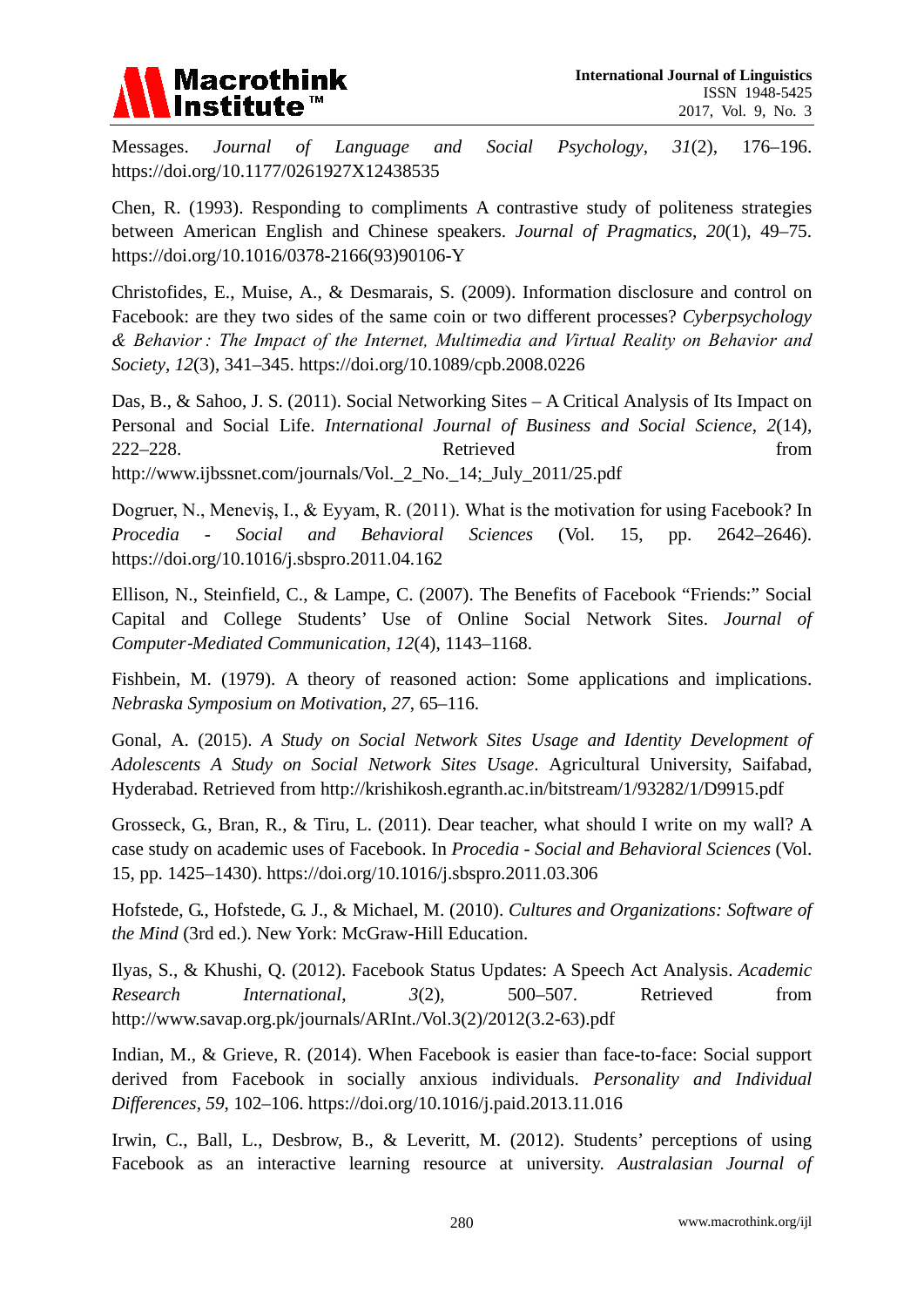

*Educational Technology, 28*(7), 1221–1232.

Junco, R., & Mastrodicasa, J. (2007). *Connecting to the Net.Generation: What higher education professionals need to know about today's students*. *Higher Education*. https://doi.org/10.2202/1949-6605.1953

Kabilan, M. K., Ahmad, N., & Abidin, M. J. Z. (2010). Facebook: An online environment for learning of English in institutions of higher education? *Internet and Higher Education*, *13*(4), 179–187. https://doi.org/10.1016/j.iheduc.2010.07.003

Kasper, G., & Blum-Kulka, S. (1993). *Interlanguage pragmatic*. Oxford University Press.

Kirschner, P. A. (2015). Facebook as learning platform: Argumentation superhighway or dead-end street? *Computers in Human Behavior*, *53*, 621–625. https://doi.org/10.1016/j.chb.2015.03.011

Krippendorf, K. (2004). Reliability in content analysis: Some common misconceptions and recommendations. *Human Communication Research*, *30*(3), 411–433. https://doi.org/http://dx.doi.org/10.1111/j.1468-2958.2004.tb00738.x

Laffond, K. W., & Mossler, D. G. (2013). Reflection of Personality through a Facebook Analysis. *H-SC Journal of Sciences*, *2*(14), 1–4.

Lampe, C., Vitak, J., Gray, R., & Ellison, N. (2012). Perceptions of Facebook's value as an information source. *Proceedings of the SIGCHI Conference on Human Factors in Computing Systems*, 3195–3204. https://doi.org/10.1145/2207676.2208739

Li, X., Chen, W., & Popiel, P. (2015). What happens on Facebook stays on Facebook? the implications of Facebook interaction for perceived, receiving, and giving social support. *Computers in Human Behavior*, *51*(PA), 106–113. https://doi.org/10.1016/j.chb.2015.04.066

Livingstone, S. (2008). Taking risky opportunities in youthful content creation: teenagers' use of social networking sites for intimacy, privacy and self-expression. *New Media & Society*, *10*(3), 393–411. https://doi.org/10.1177/1461444808089415

Lynch, O. (2002). "Humorous Communication: Finding a Place for Humor in Communication Research. *Communication Theory*, *12*(4), 423–445.

Maiz, A., Arranz, N., & Fdez. de Arroyabe, J. C. (2016). Factors affecting social interaction on social network sites: the Facebook case. *Journal of Enterprise Information Management*, *29*(5), 630–649. https://doi.org/10.1108/JEIM-10-2014-0105

Milošević, I., Živković, D., Arsić, S., & Manasijević, D. (2015). Facebook as virtual classroom - Social networking in learning and teaching among Serbian students. *Telematics and Informatics*, *32*(4), 576–585. https://doi.org/10.1016/j.tele.2015.02.003

Nadkarni, A., & Hofmann, S. G. (2012). Why do people use facebook? *Personality and Individual Differences*. https://doi.org/10.1016/j.paid.2011.11.007

Nartey, M. (2013). A speech act analysis of status updates on Facebook: the case of Ghanaian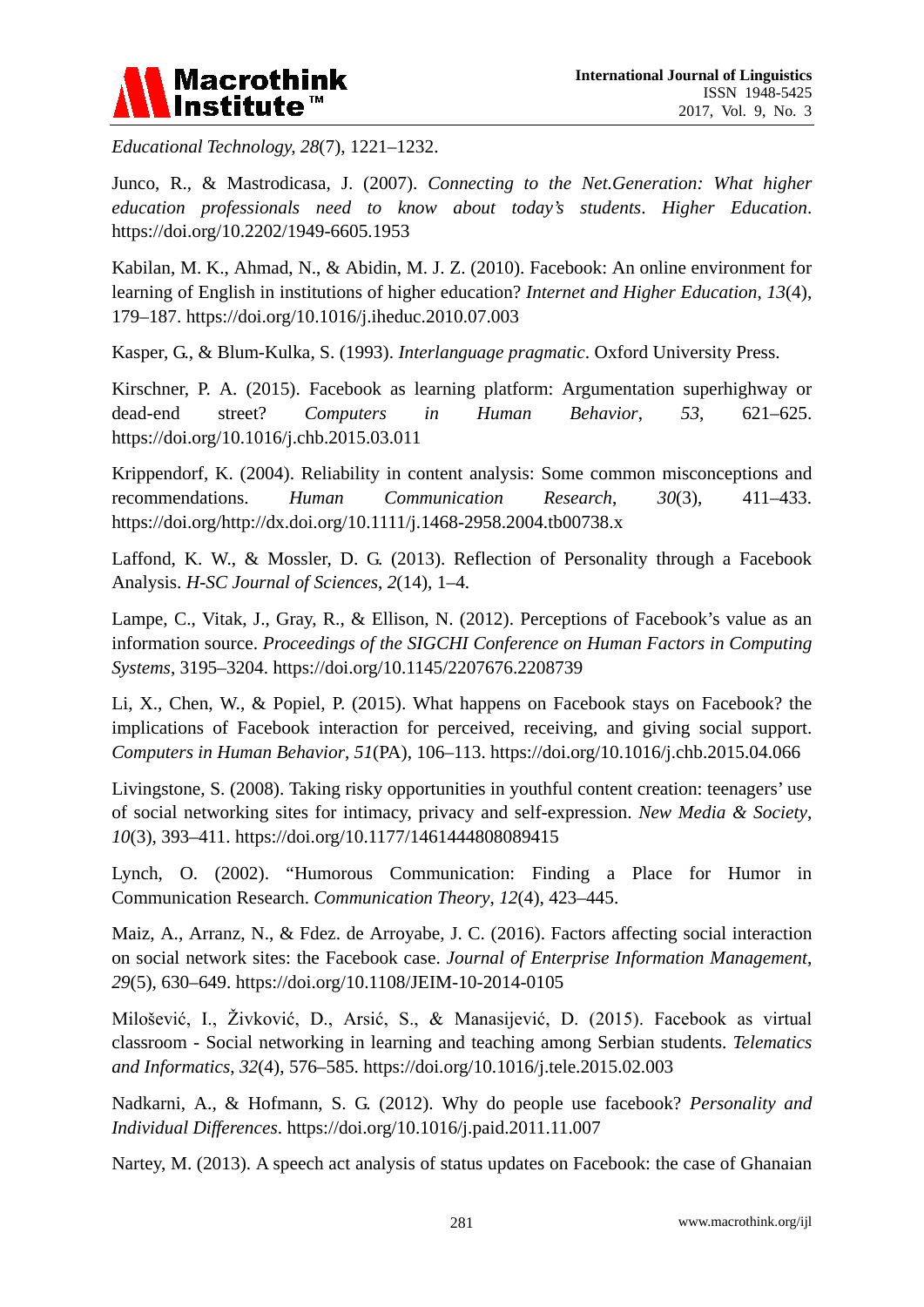

university students. *Language In India*, *13*(12), 114.

Nastri, J., Peña, J., & Hancock, J. (2006). The Construction of Away Messages: A Speech Act Analysis. *Journal of Computer Mediated Communication*, *11*(4), 1025–1045.

Nurani, L. (2009). Methodological Issue In Pragmatic Research. *Jurnal Sosioteknologi Edisi 1*, *17*(8), 667–678.

Pennington, N., & Hall, J. A. (2014). An analysis of humor orientation on Facebook : A lens model approach. *Humor*, *27*(1), 1–21. https://doi.org/10.1515/humor-2013-0053

Schmit, L. (2012). Personality and its Effects on Facebook and Self-Disclosure. *STYLUS*, *3*(2), 23–29.

Searle, J. R. (1975). *Indirect Speech Acts. Syntax and Semantics* (Vol. 3). New York: Academic Press.

Searle, J. R. (1979). *Expression and Meaning: Studies in the Theory of Speech Acts*. *Essay Collection* (Vol. 49). https://doi.org/10.2307/2184707

Stidham, S. K. (2014). *What â€TM s On Your Mind ? A Generational Comparison of Language Use on Online Social Networking Platforms by*. Portland State University. Retrieved from the state of the state of the state of the state of the state of the state of the state of the state of the state of the state of the state of the state of the state of the state of the state of the state of

http://pdxscholar.library.pdx.edu/cgi/viewcontent.cgi?article=1043&context=honorstheses

Stoll, B. (2015). The Effects of Humorous Facebook Posts on Messenger Credibility and Social Attractiveness. *The Hilltop Review*, *7*(2), 3–18.

Suler, J. (2004). The online disinhibition effect. *CyberPsychology & Behavior*, *7*(3), 321–326. https://doi.org/10.1089/1094931041291295

Todd, G. (2013). *How does using Facebook facilitate its users ability to construct , reflect on and manage identity ?* University!of Plymouth.

Tong, S. T., Van Der Heide, B., Langwell, L., & Walther, J. B. (2008). Too Much of a Good Thing? The Relationship Between Number of Friends and Interpersonal Impressions on Facebook. *Journal of Computer-Mediated Communication*, *13*(3), 531–549. https://doi.org/10.1111/j.1083-6101.2008.00409.x

Tu, C.-H., & Corry, M. (2002). Research in Online Learning Community. *E-Journal of Instructional Science and Technology*, *5*(1), 55–78. Retrieved from http://www.usq.edu.au/electpub/e-jist/docs/html2002/chtu.html

Tudini, V. (2010). *Online Second Language Acquisition. Conversation Analysis of Online Chat. Imaging.* **Retrieved** from http://www.continuumbooks.com/books/detail.aspx?BookId=132981

Wilson, R. E., Gosling, S. D., & Graham, L. T. (2012). A Review of Facebook Research in the Social Sciences. *Perspectives on Psychological Science*, *7*(3), 203–220. https://doi.org/10.1177/1745691612442904